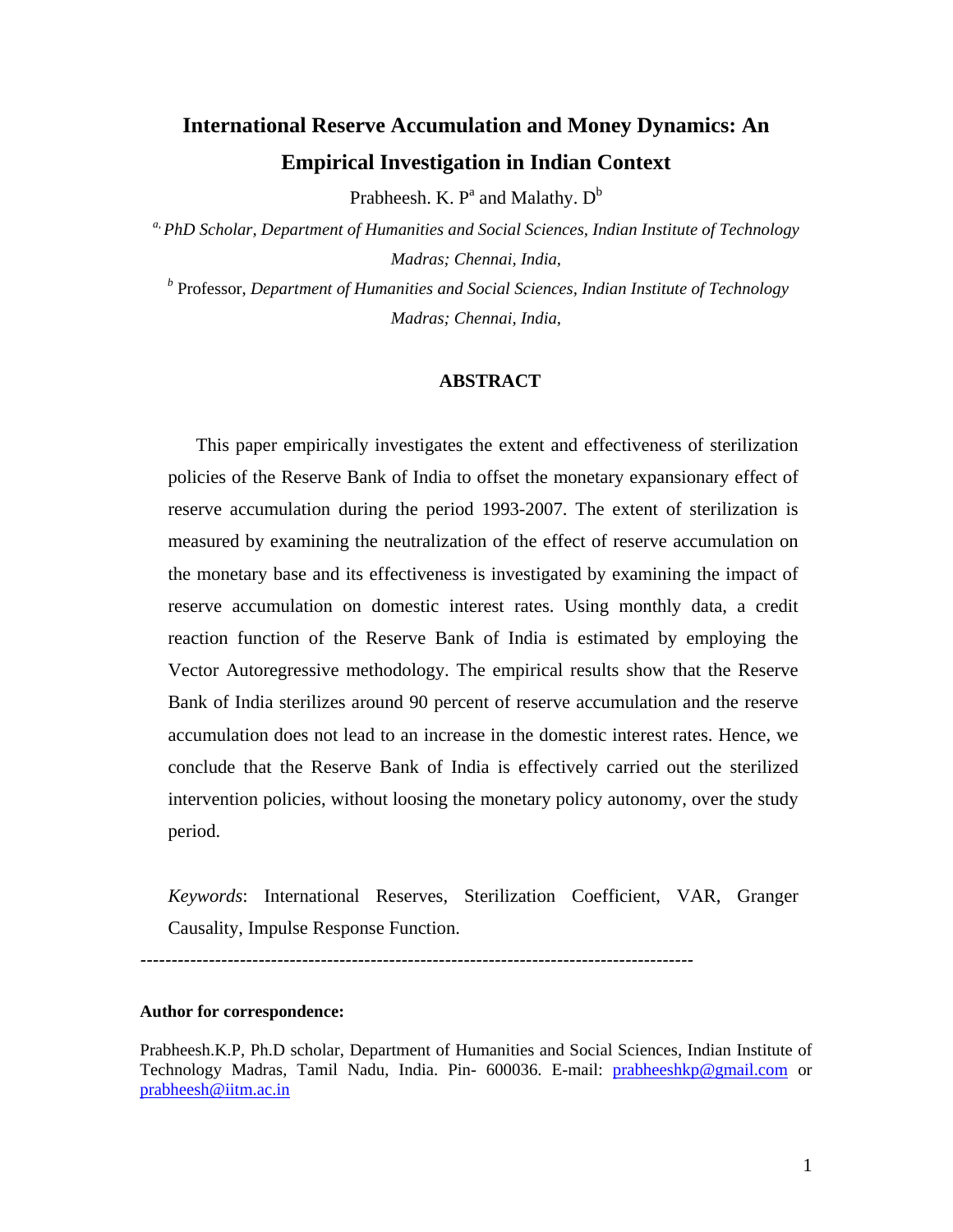## **International Reserve Accumulation and Money Dynamics: An Empirical Investigation in Indian Context**

## **1. Introduction**

 $\overline{a}$ 

In recent years, there has been a phenomenal increase in international reserves with the central banks of developing countries. The share of developing countries to global reserves has risen dramatically from 30 percent in 1990 to 72 percent in 2007 (IMF 2007). Interestingly the Asian economies are the major reserve holders among developing countries. Since most of these countries follow a managed float exchange rate system, the reserve accumulation arise problems to the central banks in managing exchange rate and monetary targets.

It is argued that the high level of reserve holdings with the central banks can improve the external position of a country and help to maintain the confidence among other countries. However, the reserve accumulation has serious domestic implications, especially in the conduct of monetary policy. The international reserves are part of a country's money supply and hence an increase in reserves leads to an equivalent increase in the domestic money supply. If the capital account is open, then the reserve accumulation ends up with the so called problem of 'impossible trinity'<sup>1</sup>. Under such circumstances, the sterilized intervention<sup>2</sup> helps to maintain an independent monetary policy at least in the short-run (Calvo and Reinhart, 2002).

Though most of the developing countries adopted sterilization policy to control the increase in money supply due to the reserve accumulation, the degree of sterilized intervention and its effectiveness are being questioned when the countries experience 'high capital inflow driven reserve accumulation'. It is argued that sterilization can be difficult to execute and sometimes even self-defeating, as sustained sterilization operation may raise domestic interest rates and stimulate even greater capital inflows and may induce the central bank to accumulate foreign exchange reserves. This process leads to an

<sup>&</sup>lt;sup>1</sup> The theory of impossible trinity states that no country can follow an independent monetary policy if it follows fixed exchange rate policies and its capital account is open.

 $2$ <sup>2</sup> This is a policy followed by the central bank to offset the inflationary effect of the reserve accumulation by selling Govt. securities and changing the 'reserve requirement' of the commercial banks etc.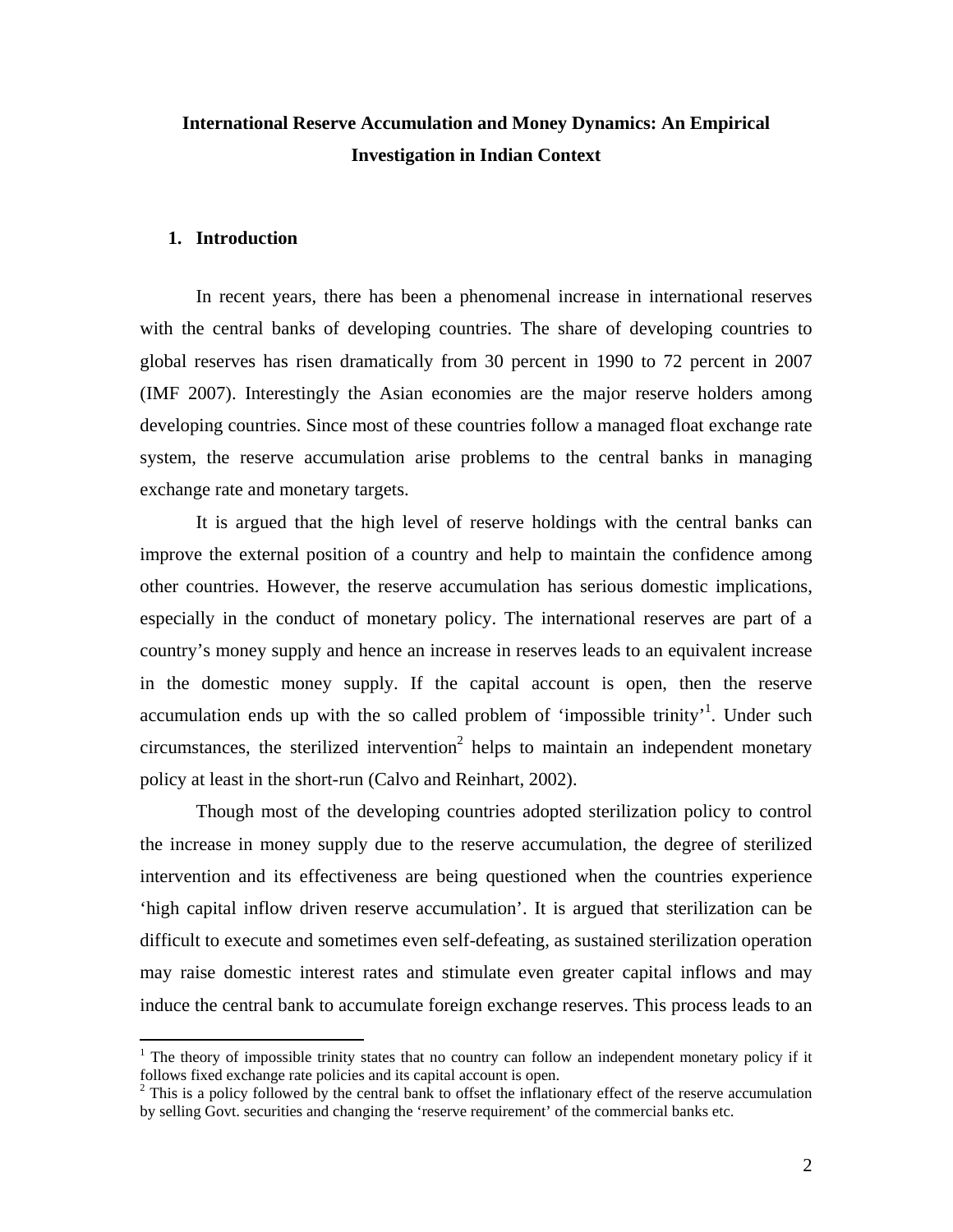expansionary pressure on domestic money supply, which would in turn could offset the initial monetary tightening through sterilization i.e. reduce the effectiveness of sterilization policy. In addition, this will also increase the cost of sterilization, which is often called 'quasi fiscal cost'3 (Lee, 1997; Calvo, 1991**)**.

The present paper empirically investigates the behavior of sterilized intervention followed by the Reserve Bank of India (RBI), the central bank of India, during the period 1993-2007. India holds more than 200 billion US dollar as international reserves as of end March 2007 and this level of reserves accounts for more than 20 percent of India's Gross Domestic Product (see Figure 1). It is observed that during the course of reserve accumulation the RBI has followed extensive sterilization policy to offset its expansionary monetary impact. Given the fact that the interest rate offered in India is higher than that of the developed economies, a further increase in domestic interest due to sterilization policy may affect the effectiveness of this policy. The extent of sterilized intervention and its impact on domestic interest rate have not been comprehensively investigated in the Indian context. The present study attempts to examine the extent of sterilization followed by the RBI and the effectiveness of these policies.

The rest of the paper is organized as follows: section 2 deals with evidence of sterilized intervention in India and is followed by empirical model to estimate the sterilized intervention in the section 3. Sections 4 and 5 deal with data sources and econometric methodology. The empirical results are discussed in section 6. Section 7 presents the conclusion.

 $\overline{a}$ 

<sup>&</sup>lt;sup>3</sup> Quasi-fiscal cost amounts to the interest rate differential between domestic and foreign multiplied by the size of the sterilization.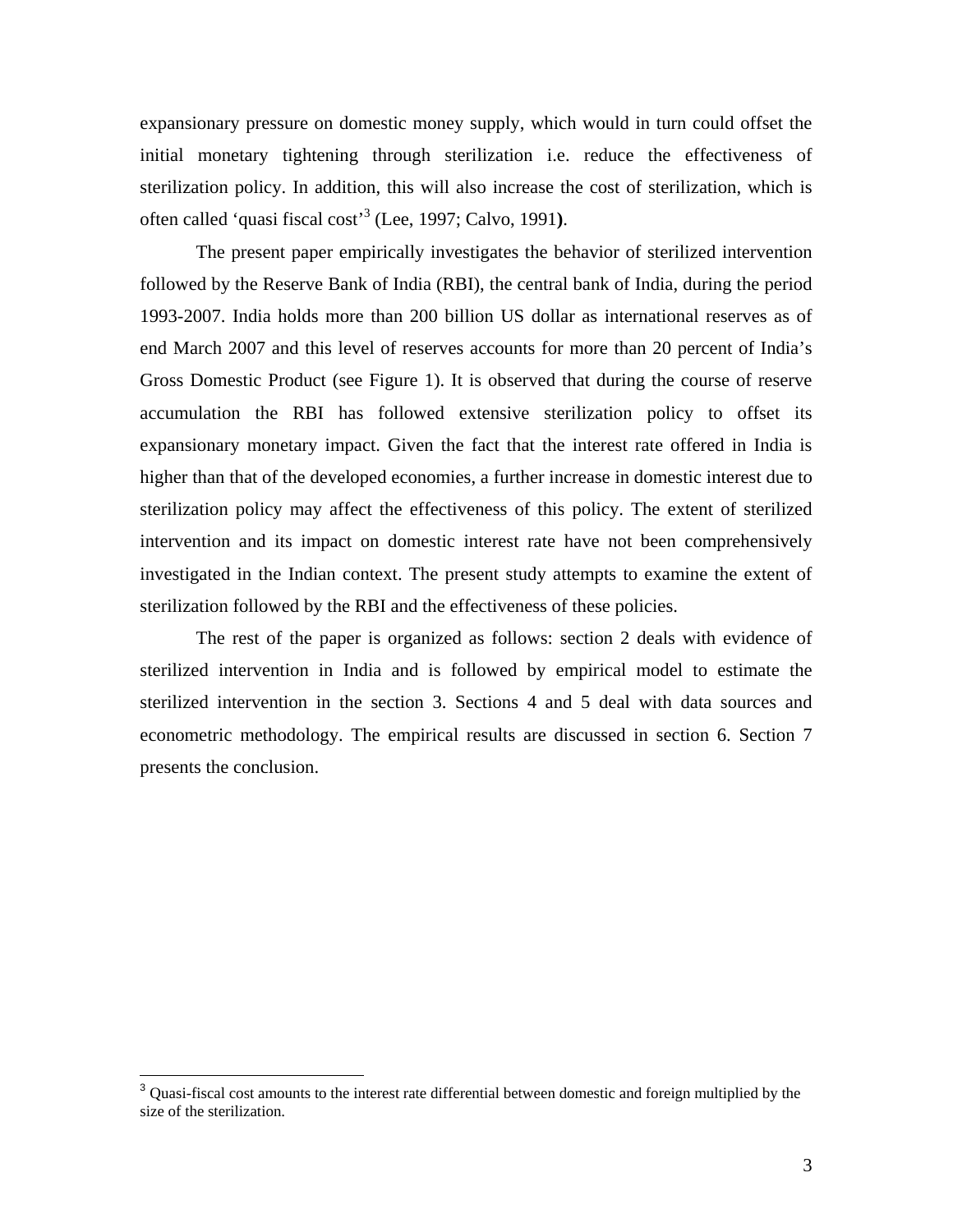

**Figure 1: Trends in International Reserve Holdings in India** 

## **2. Sterilized Intervention in India**

An increase in the international reserves directly affects the assets side of balance sheet of the central bank because the total monetary base or reserve money (RM) comprises two assets, namely, net domestic assets (NDA) and net foreign assets (NFA). The purchase of the foreign currency by the central bank to avoid the appreciation of the domestic currency during periods of capital inflows, leads to an increase in NFA and in turn to an equivalent increase in RM, which is known as non-sterilized intervention. At the same time, these monetary expansionary effects of reserve accumulation can be neutralized by reducing the domestic component of monetary base i.e. NDA. This process is known as sterilized intervention and can be implemented through sale of domestic bonds equivalent to the increase in NFA or an increase in 'reserve requirements' of commercial banks.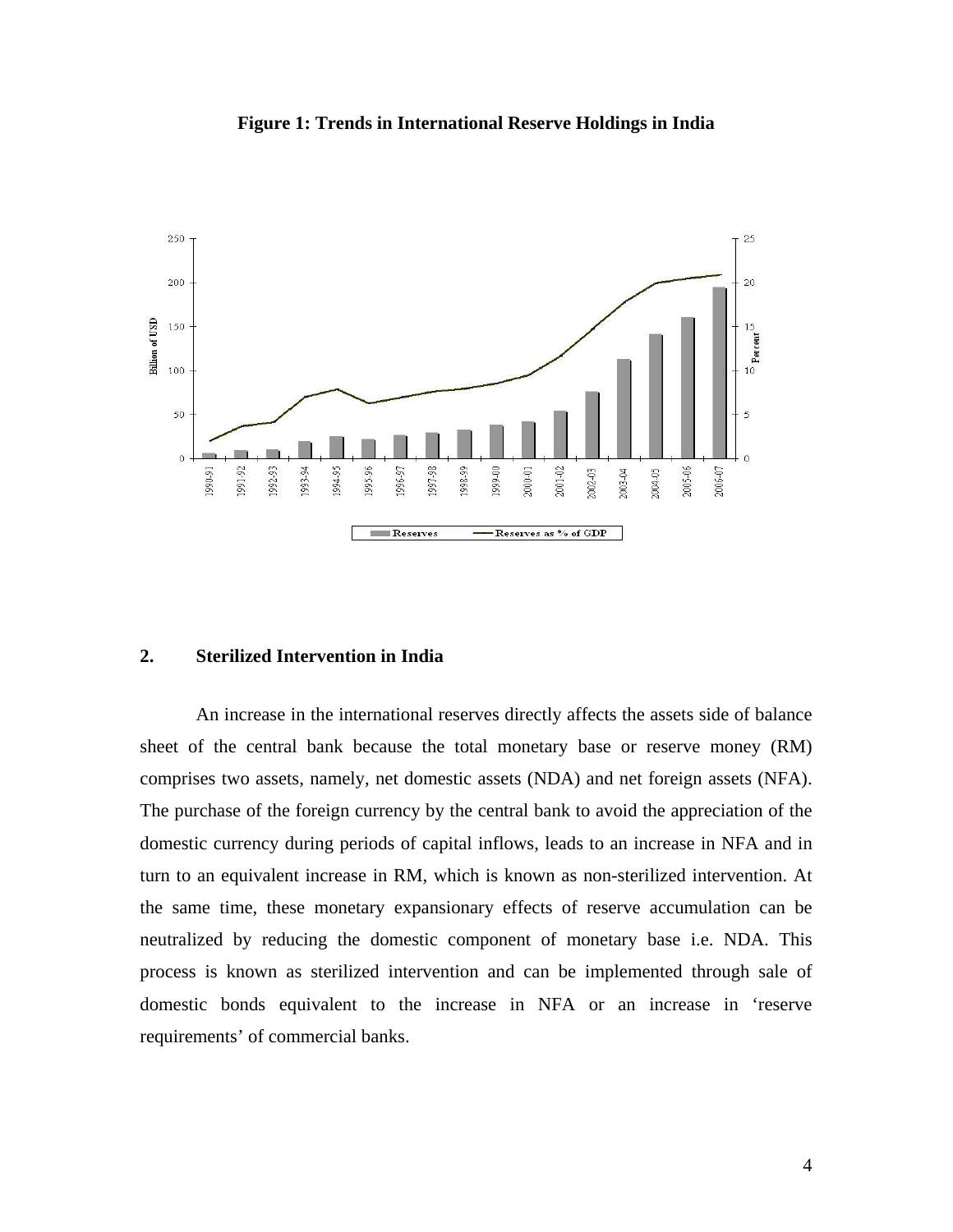Figure 2 shows that the RBI reduced NDA considerably to offset the effect of increase in NFA on monetary base and interestingly, the NDA tended to be negative after 2003-04. These are the clear indications of the sterilization activity followed by the RBI to neutralize the inflationary impact of reserve accumulation.



**Figure 2: Trends in Change in NDA and NFA** 

It is interesting to see the dynamics of sterilization operation of the RBI by analyzing the sources of changes in reserve money. Table 1 shows the percentage contribution of the various components of reserve money to the change in the reserve money and which reveal that the percentage contribution of NFA is highly positive in all the years, except 1995-96. This indicates that the reserve money growth is mainly on account of the growth in NFA. At the same time, it is also seen that RBI's credit to the commercial sector (RBICC) is adjusted to offset the increase in NFA till the year 1996- 97. This implies that during this period the RBI has sterilized the monetary effect of reserve accumulation by squeezing the availability of credit to the commercial sector. This is consistent with the monetary targeting policy framework followed by the RBI during that period, where, the broad money was projected and bank reserves requirements such as CRR and SLR, were used as instruments of monetary policy. The CRR was continuously revised during this period to manage the availability of credit to the commercial sector (Table 2).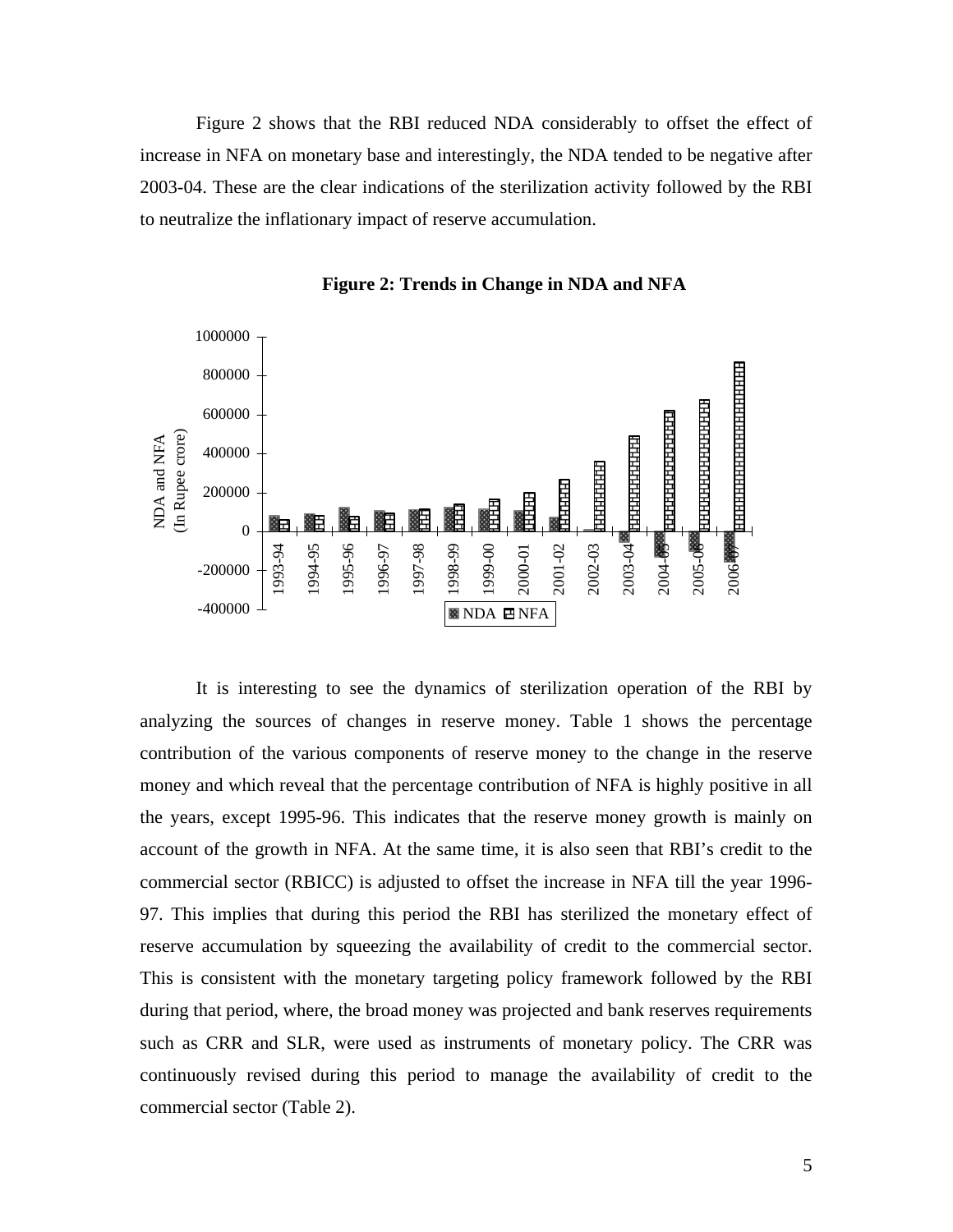After 1997-98, the increase in NFA is largely offset by the reduction in RBI credit to the Govt., RBICG. This is due to the high open market operation (OMO) followed by the RBI for liquidity management during this period as part of the adoption of multiple indicator approach as a target of monetary policy (Table 2). Under this approach, shortterm interest rate is considered as a major instrument of monetary policy, and hence, the liquidity is managed through OMO in the form of outright purchase/sale of govt. securities for liquidity management. The increased sale of govt. securities under OMO to offset the increase in NFA resulted in the reduction of RBI credit to the Govt., RBICG, after 1998-99.

In addition to OMO, the RBI has introduced the Liquidity Adjustment Facility (LAF) in June 2000 to manage the liquidity on a daily basis. This facility consists of Repo<sup>4</sup> and Reverse Repo<sup>5</sup> auctions of government securities to inject and absorb the liquidity from the system. Though the main objective of the LAF is for very short-term liquidity management and to provide stability in the overnight money market, it was widely used for sterilizing the impact of reserve accumulation during the period 2001 to 2003. Subsequently, the RBI introduced Market Stabilization Scheme (MSS) to supplement the LAF to sterilize the monetary impact of reserve accumulation in April 2004. MSS is an arrangement between the Government of India and RBI to absorb the excess liquidity generated due to the reserve accumulation in order to neutralize the monetary impact of capital flows. Under the scheme, RBI issues Treasury Bills/dated government securities by way of auctions and the cost of sterilization is borne by the Government.

During period of high reserve accumulation, the RBI may be required to offer high interest rates to carryout the massive sterilization policies. It can be seen from the table 2 that the RBI has revised the CRR extensively during the early 1995-96 and OMO and Repos thereafter. It is argued that the existence of the high interest rate differential in the developing countries is the major reason for the capital flows and therefore, an increase in the domestic interest rate due to the sterilized intervention in India may attract the capital flows and lead to further accumulation of reserves. This process may offset the

 $\overline{a}$ 

<sup>&</sup>lt;sup>4</sup> Interest rate for injection of the liquidly

<sup>&</sup>lt;sup>5</sup> Interest rate for absorption of the liquidly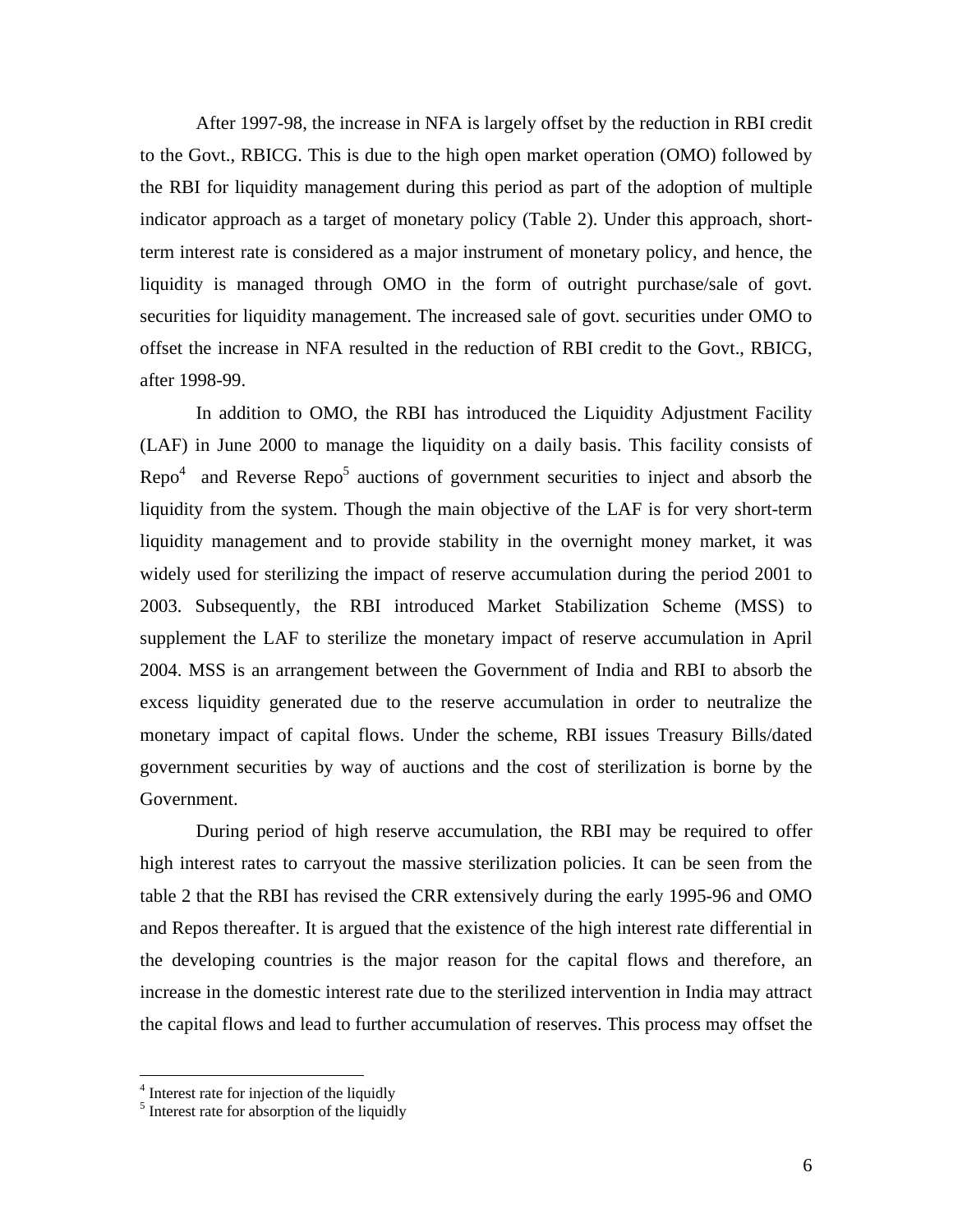initial sterilization policy carried by the RBI and thus it may affect the effectiveness of sterilization policy.

|         | <b>RBICG</b> | <b>RBICC</b> | NFA    | GCL   | <b>NMLL</b> | <b>RM</b> |
|---------|--------------|--------------|--------|-------|-------------|-----------|
| 1990-91 | 148.8        | 24.8         | 18.7   | 0.6   | 93.1        | 100       |
| 1991-92 | 44.0         | $-34.0$      | 92.5   | 0.7   | 3.3         | 100       |
| 1992-93 | 39.3         | 33.2         | 33.7   | 1.0   | 7.3         | 100       |
| 1993-94 | 3.0          | $-14.7$      | 103.1  | 0.5   | $-7.9$      | 100       |
| 1994-95 | 7.1          | 26.3         | 76.1   | 1.2   | 10.8        | 100       |
| 1995-96 | 78.9         | 34.7         | $-2.4$ | 0.4   | 11.6        | 100       |
| 1996-97 | 51.2         | $-281.4$     | 374.9  | 7.5   | 52.2        | 100       |
| 1997-98 | 41.5         | 7.6          | 79.7   | 1.6   | 30.6        | 100       |
| 1998-99 | 52.8         | 31.0         | 67.0   | 1.5   | 52.4        | 100       |
| 1999-00 | $-20.1$      | 30.8         | 131.3  | 3.4   | 45.5        | 100       |
| 2000-01 | 24.6         | $-25.4$      | 137.5  | 3.4   | 40.0        | 100       |
| 2001-02 | $-4.9$       | $-27.6$      | 192.7  | 2.9   | 63.1        | 100       |
| 2002-03 | $-101.3$     | $-20.8$      | 303.2  | 2.2   | 83.3        | 100       |
| 2003-04 | $-112.3$     | $-4.04$      | 187.0  | 0.3   | $-28.9$     | 100       |
| 2004-05 | -119.4       | $-1.5$       | 243.9  | 0.2   | 23.1        | 100       |
| 2005-06 | 31.1         | 0.6          | 71.7   | 1.5   | 5.0         | 100       |
| 2006-07 | -1.7         | 1.46         | 142.0  | -0.34 | 41.4        | 100       |

## **Table 1: Movements in the Monetary Base**

(Percentage to change in Reserve Money)

RBICG: RBI credit to government

RBICC: RBI credit to commercial sector including commercial banks NFA: Net Foreign Assets = Foreign currencies with RBI + Gold GCL: Govt. currency liability to the public NMLL: Net non-monetary liabilities of the RBI RM: Reserve Money (RM = RBIGC+ RBICC+ NFA+ GCL- NMLL)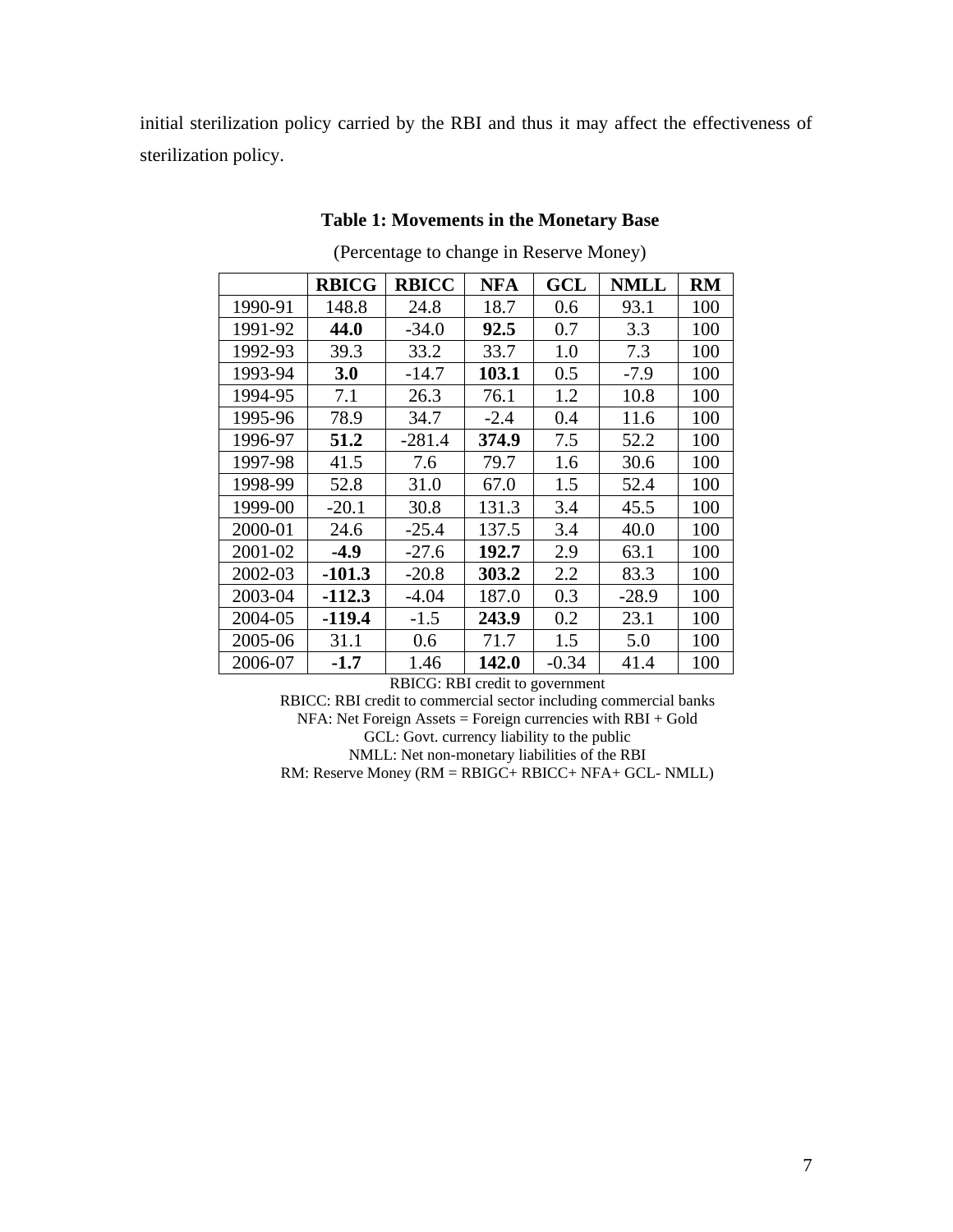|         | <b>OMO</b> Net  | <b>CRR</b>         | <b>Repo-Injection</b> | <b>Reverse Repo</b> |
|---------|-----------------|--------------------|-----------------------|---------------------|
|         | <b>Purchase</b> |                    |                       | <b>Absorption</b>   |
| 1990-91 |                 |                    |                       |                     |
| 1991-92 |                 | 15                 |                       |                     |
| 1992-93 |                 | 15                 |                       |                     |
| 1993-94 |                 | 14.5, 14           |                       |                     |
| 1994-95 |                 | 14.5, 14.75, 15    |                       |                     |
| 1995-96 | $-530.3$        | 14.5, 14           |                       |                     |
|         |                 | 13.5, 13, 12,      |                       |                     |
| 1996-97 | $-10582.7$      | 11.5, 11, 10.5, 10 |                       |                     |
|         |                 | 9.75, 9.5, 10,     |                       |                     |
| 1997-98 | $-7613.94$      | 10.5, 10.25        |                       |                     |
| 1998-99 | $-29668.3$      | 10, 11, 10.5       |                       |                     |
| 1999-00 | $-30860.9$      | 10, 9.5, 9         |                       |                     |
|         |                 | 8.5, 8, 8.25,      |                       |                     |
| 2000-01 | $-21998.1$      | 8.5, 8.25, 8       |                       |                     |
| 2001-02 | $-30334.6$      | 7.5, 5.75, 5.5     | 9, 8.75, 8.5, 8       | 7, 6.75, 6.5, 6     |
| 2002-03 | $-53401.5$      | 5, 4.5             | 8, 7.5, 7.1           | 6, 5.75, 5.5, 5     |
| 2003-04 | $-41598$        | 4.5                | 7                     | 5, 4.5              |
| 2004-05 | $-2899.24$      | 4.75, 5            | 6                     | 4.5, 4.75,          |
|         |                 | 5.25               |                       | 4.75, 5,            |
| 2005-06 | $-3912.71$      |                    | 6, 6.25, 6.5          | 5.25, 5.5           |
|         |                 | 5.5, 5.75, 6       | 6.5, 7,               |                     |
| 2006-07 | $-5125.38$      |                    | 7.25, 7.5,            | 5.5, 5.75, 6        |

**Table 2: Trends in OMO, CRR and Repos** 

The empirical studies in the Indian context examined the extent of sterilized intervention followed by the RBI. The extent of sterilization is analyzed through the statistical significance of sterilization coefficient by estimating a standard credit reaction function of a central bank. The value of sterilization coefficient is expected to lie between -1 and 0 and where -1 implies full sterilization and 0 implies no sterilization. Kohli (2001) estimated the domestic credit reaction function for the period of 1993-2000 by taking NDA as the dependent variable, NFA, and lagged inflation as independent variables and estimated the coefficient of sterilization which found to be -1.09, leading to the conclusion of full sterilized intervention during the period of study. Patnaik (2004) estimated the sterilization coefficient of -0.82 for the period 1993-2003. The index of industrial production (IIP) and Cash Reserve Ratio (CRR) were included as explanatory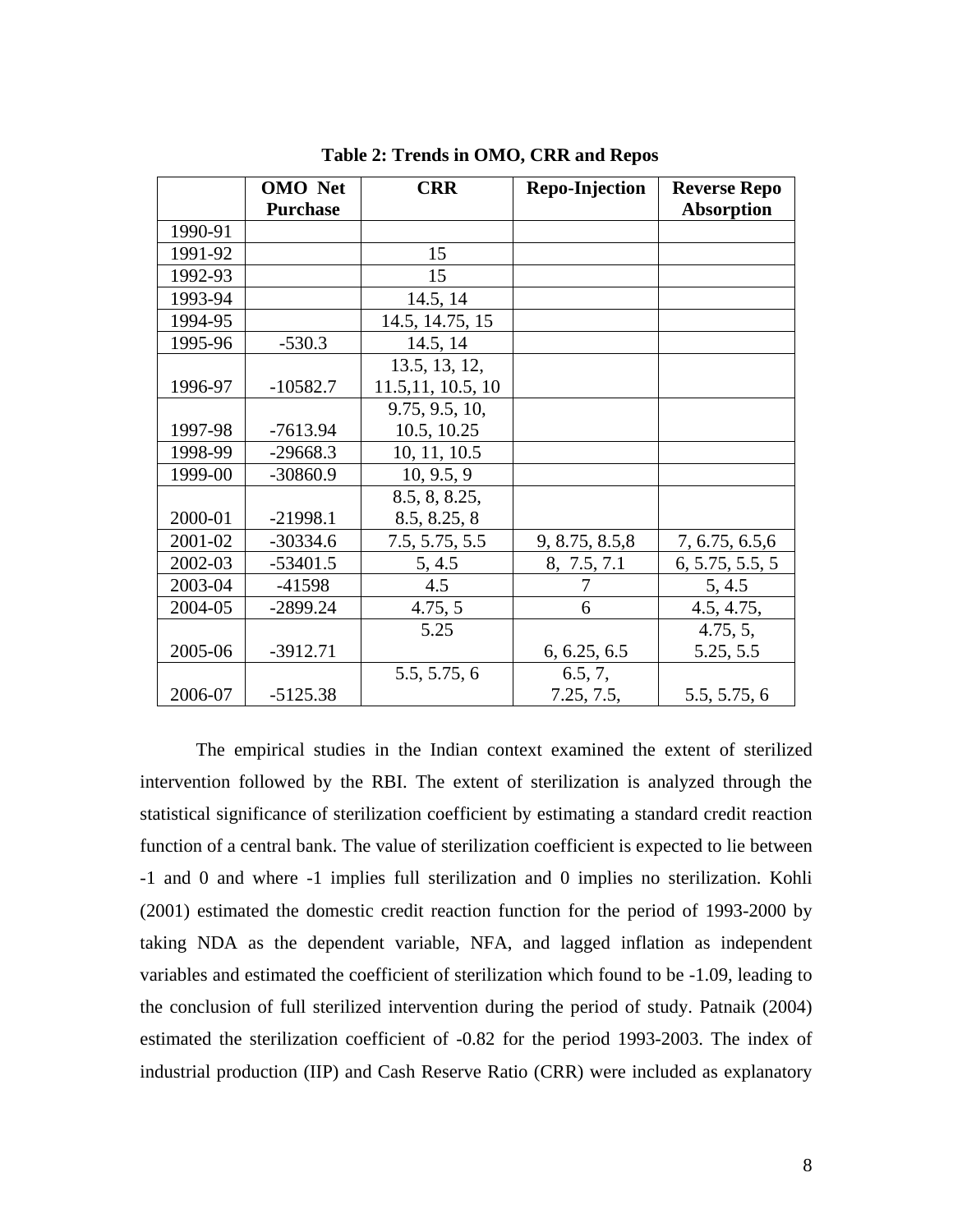variables in the credit reaction function. However, a study by the RBI (2002-03) estimated the coefficient of sterilization as -0.92 for the period 1993-2003.

 The above studies offer a range of values on the extent of sterilization by the RBI. However, there is a dearth of studies examining the effectiveness of the sterilization policy. The present context with extensive use of different measures of sterilization operation by the RBI provides an opportunity to analyze the effectiveness of these policies in terms of impact on reserve accumulation on domestic interest rates.

## **3. Empirical Model**

 $\overline{a}$ 

In order to estimate the extent of sterilization, the following credit reaction function of the central bank is estimated.

$$
\Delta NDA_t = \gamma_0 + \gamma_1 \Delta NFA_t + \gamma_2 \Delta IIP_t + \gamma_3 \Delta CRR_t + \gamma_4 \Delta ER_t + \varepsilon_t \tag{1}
$$

In equation (1) *NDA*, denotes net domestic assets, *NFA* is the value of net foreign assets and *IIP* is a measure of output. *CRR* measures of commercial bank's reserve requirement and *ER* is the exchange rate <sup>6</sup>.  $\gamma_i$  s are the parameters to be estimated,  $\gamma_0$  is the intercept term,  $\varepsilon$ , is the error term,  $\Delta$  denotes change and 't' stands for time. All variables are expressed in logarithmic form. The variable definition and its expected signs are discussed below.

**Net Domestic Assets (NDA):** the depended variable *NDA*is obtained by subtracting the components of *NFA* from reserve money (M0). It was observed from the *NDA* series that some observations in the series contain negative values and therefore, the direct logarithmic transformation is not possible. Hence following, Moreno (1996) the variable *NDA* is proxied by the difference between log of reserve money and log of net foreign assets<sup>7</sup>.

<sup>&</sup>lt;sup>6</sup> We also tried to incorporate the variables such as real exchange rate and inflation and however, the observed relationships are not theoretically supportive.

<sup>&</sup>lt;sup>7</sup> Similar method is used by RBI (2002-03) to estimate sterilization coefficient.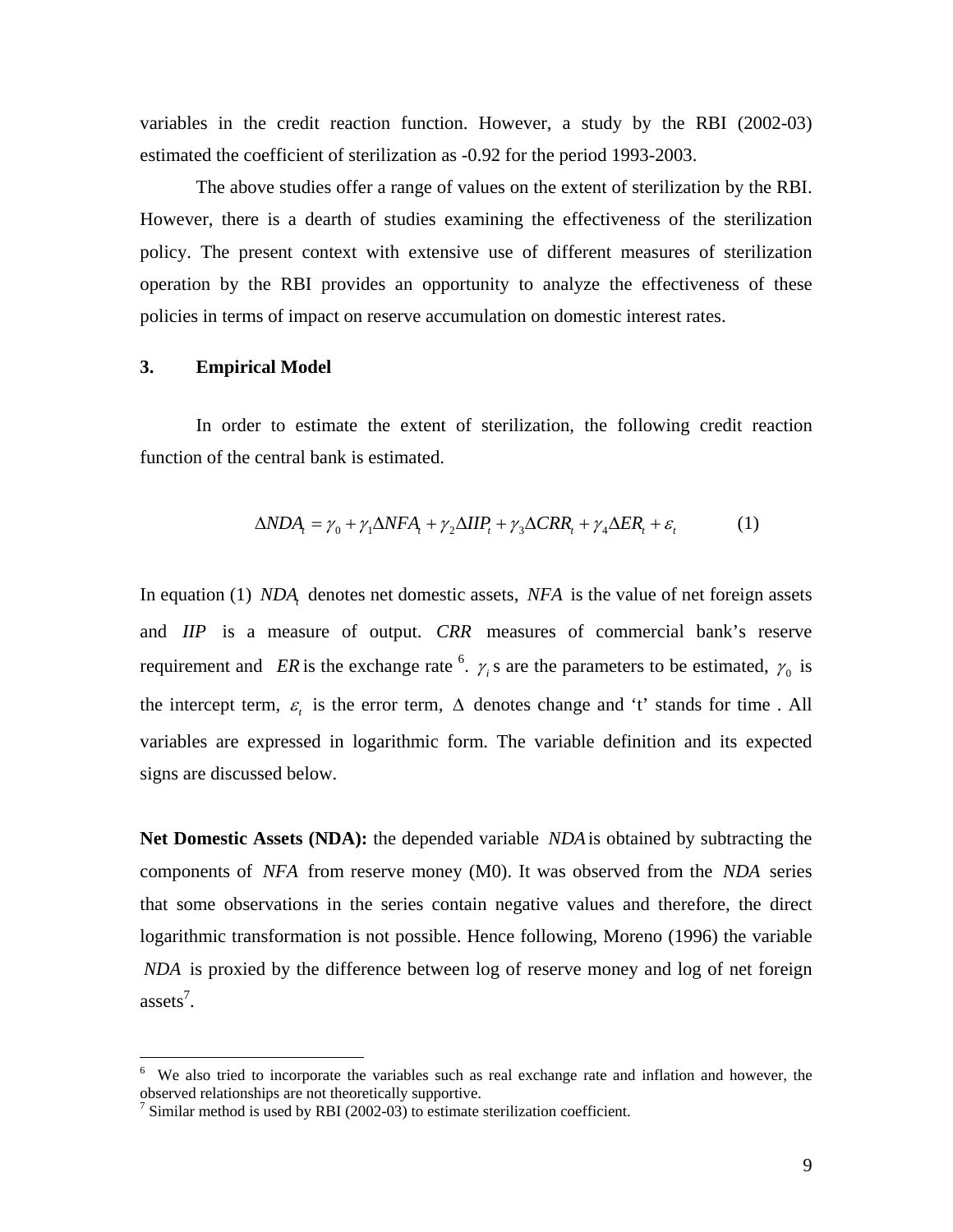**Net Foreign Assets (NFA):** Generally, the NFA is the defined as the difference between gross foreign reserves and external liabilities. In India, the RBI measures the NFA by subtracting SDR and Reserve Tranche Position in IMF components from total foreign exchange reserves. *NFA* is expected to negatively affect *NDA* when the central banks are engaged in sterilized intervention. The coefficient of  $NFA$ ,  $\gamma_1$ , measures the extent of the sterilization and it takes a value between 0 and -1. When,  $\gamma_1 = 0$  it implies absence of sterilization, which means that an increase in reserves leads to an equivalent increase in base money. Conversely, if  $\gamma_1 = 1$ , then it implies full sterilization of the monetary effect of reserve accumulation. If  $\gamma_1$  takes a value between 0 and -1 then it implies partial sterilization. The closer the estimate of  $\gamma_1$  is to -1 the more complete is the sterilization.

**Index of Industrial Production (IIP):** *IIP* is taken as proxy for output of the economy, due to the non-availability of monthly output series for India<sup>8</sup>. A positive relationship is expected between *NDA*and *IIP* because an increase in output requires high demand for domestic credit.

**Cash Reserve Ratio (CRR):** this is the percent of demand and time liabilities which commercial banks maintain with the RBI. This is a direct monetary policy instrument which is used by the RBI to manage the availability of credit. An increase in *CRR* is expected to reduce *NDA* implying a negative relationship between the two variables. Since any change in CRR affects the lending rates of the commercial banks, CRR may be considered here as a proxy for the domestic interest rate.

In addition to CRR, the RBI uses market based instruments such as OMO and LAF for liquidity management. Under the LAF, the central bank adjusts Repo and Reverse Repo rates to manage the liquidity condition in the economy, where, Repo is the rate at which banks borrow from the RBI and Reverse Repo is the rate ate which the RBI absorbs liquidity from the system i.e. it represents the interest rate paid to banks for RBI's borrowings. In the present study, 91 days Treasury bill yield rate (TBILL) for OMO and

 $\overline{a}$ 

 $8$  Though the industrial sector in India contributes to less than 30 percent of GDP, the IIP is the widely used measure to capture the monthly output of the economy, see Patnaik (2004) and RBI (2002-03).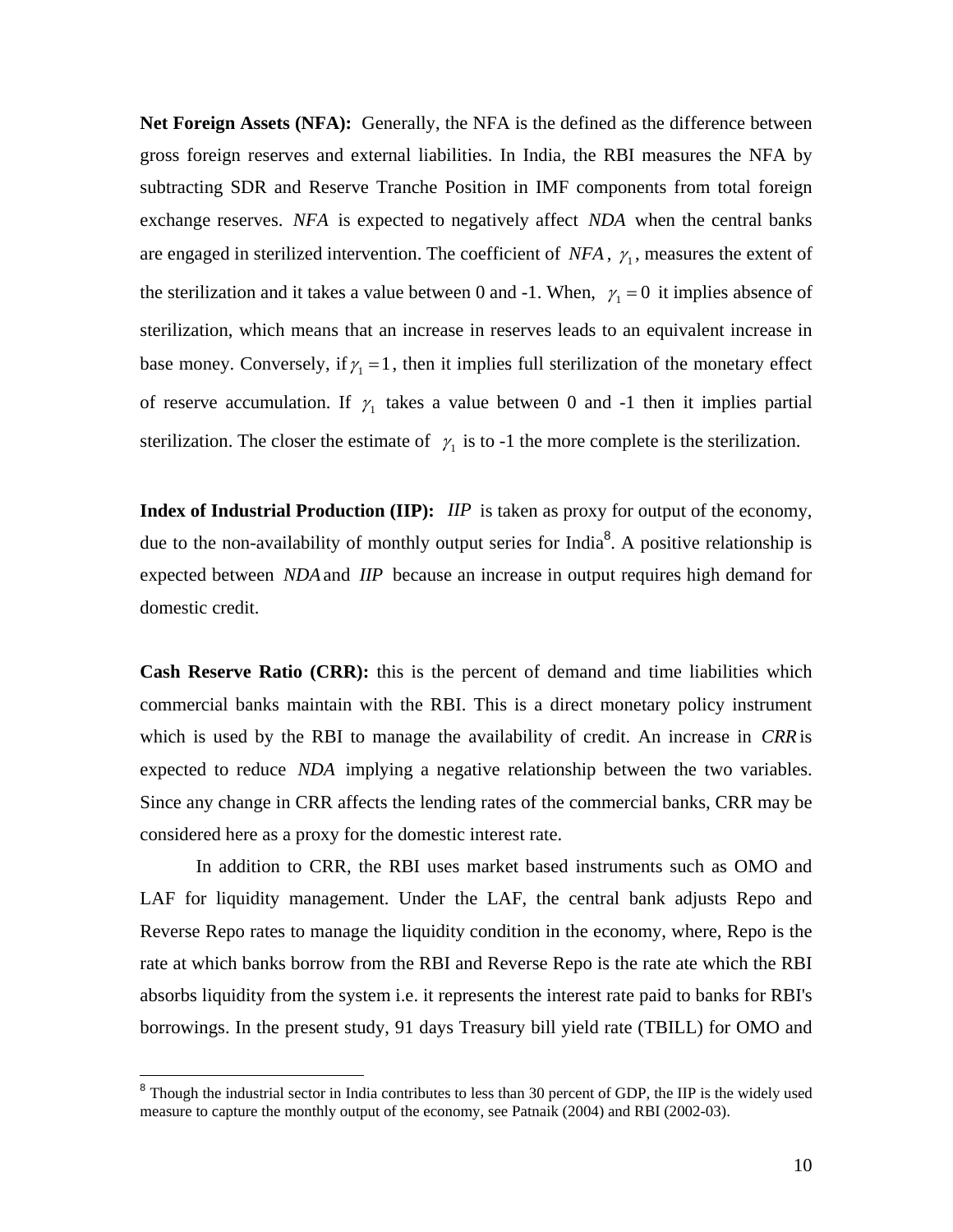Repo (REPO) and Reverse Repo (RE\_REPO) refer for LAF are also used as proxy for interest rates.

Further, the inclusion of the domestic interest rate in the credit reaction function helps to analyze the effectiveness of sterilized intervention by testing whether the increase in NFA resulted in increase in domestic interest rate or not. If the domestic interest rate does not increase then sterilization policy is considered to be effective because the sterilization policy doesn't provide any arbitrage opportunity to the foreign investors to invest in the economy. However, the decline of the domestic interest rate alone cannot lend support of effective sterilization. This is because, if the foreign interest rate declines along with the domestic interest rate, then there is still opportunity for arbitrage due to the positive interest rate differential between domestic and foreign interest rates. Hence, it is preferable to use the interest rate differential to analyze the effectiveness of sterilized intervention. The interest rate differential is measured by taking the deviation between the yield rate of 91 days Treasury bill in India and yield rate of 3 months US Treasury bill.

**Exchange Rate (ER):** The relationship between exchange rate and domestic credit is ambiguous and empirically determined (Savvides, 1998). An exchange rate deprecation tends to be inflationary and therefore, central bank may pursue a restrictive credit policy which will lead to a reduction in *NDA*. On the other hand, depreciation of domestic currency would increase the cost of servicing external debt and may, therefore, increase the demand for domestic credit. In such case a positive relationship can be expected between these two variables. In the present study the exchange rate is proxied by India Rupee/US Dollar nominal exchange rate and accordingly a rise in the exchange rate indicates depreciation and decline indicates an appreciation of India Rupee.

## **4. Data**

The credit reaction function is estimated using monthly data from 1993:04 to 2007:04. The data are collected from the RBI publications namely Handbook of Statistics on Indian Economy and monthly bulletin for the various years. The US three month Treasury-Bill rate is drawn from the website of Federal Reserve System,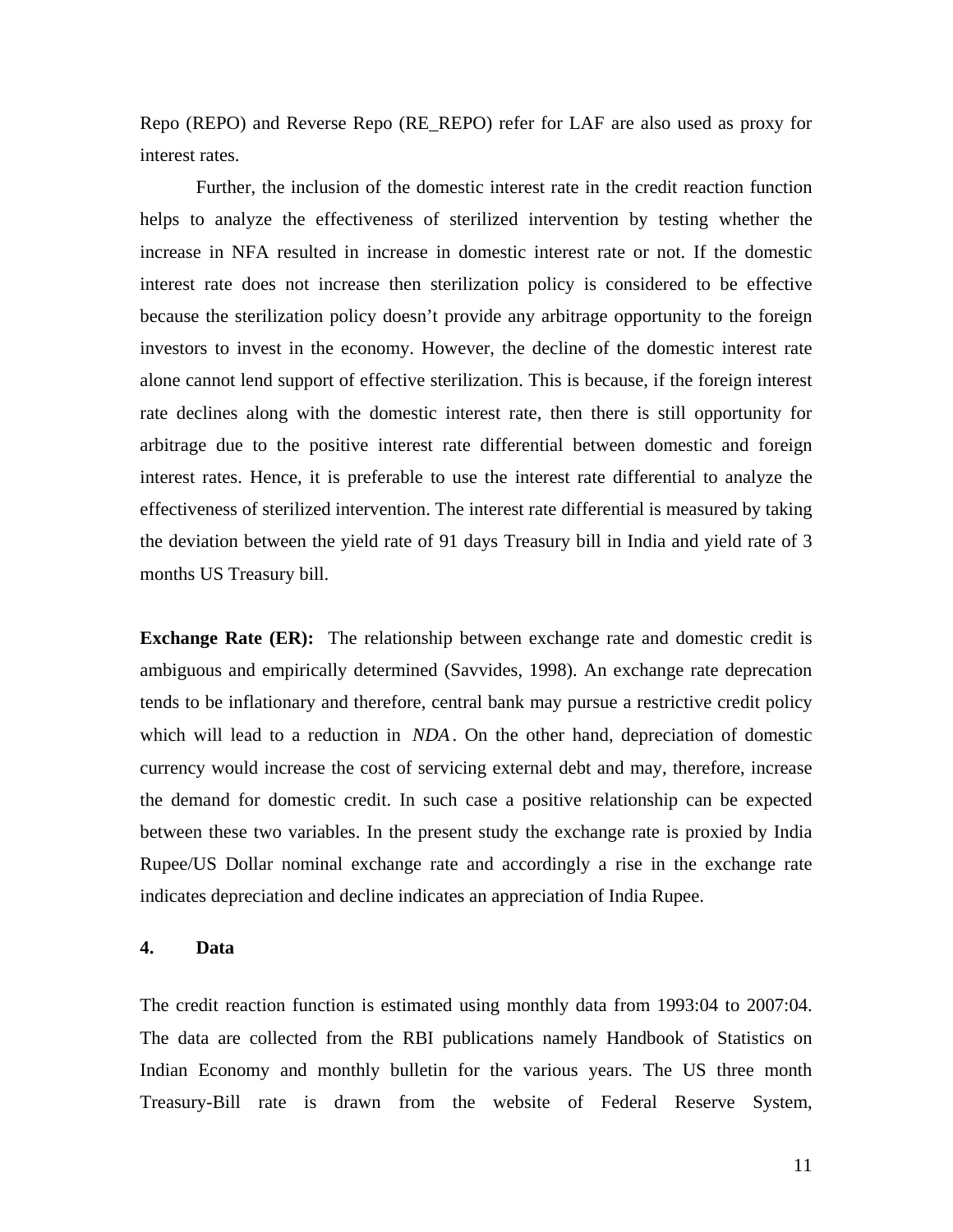www.federalreserve.gov. The variables such as *NDA* and *NFA* are expressed in crores of Rupees. Since the present study uses four alternatives proxies for interest rate we estimate a credit reaction function for each of these proxies of interest rate. The interest rate such as Repo and Reverse Repo are available only from June 2000 onwards and therefore, a separate the credit reaction function is estimated using these variables for the period 2001:04 to 2007:04.

## **5. Econometric Methodology**

To estimate the credit reaction function, we use the most widely used technique in the field of measuring monetary policy reaction, i.e. Vector Autoregressive methodology (VAR). A problem in estimating the credit reaction functions is the potential endogeneity of the NFA variable and the possibility of reverse causation when central bank follows a sterilization policy. Kouri and Porter (1974) showed that NDA will affect NFA also. Therefore, the earlier studies employed two stage least square methods to overcome the problem of endogeneity of NDA (Kouri and Porter.1974; Mille and Askin, 1976; Kamas, 1986; Celasun et al, 1999; Brissimis et all, 2002). However, the developments in the times series econometrics namely, VAR method, helps to overcome the problem of endoginity and to analyze the extent of sterilization in a time varying framework (Takagi, and Esaka, 1999; Christensen, 2004; Chang, 2005, Ouyang et al, 2007). The VAR method not only enables us to find the causal relationships between reserves and other variables in system but also to generate the responses of each variable in the model due to the reserve accumulation. A brief description about the tests conducted to carryout the estimation is following.

## **5.1 Testing for Stationarity**

Before estimating credit reaction function (Equation 1), it is important to check the order of integration of the each variable in the model. Since we use VAR method to estimate the credit reaction function, it requires that all variables in the system are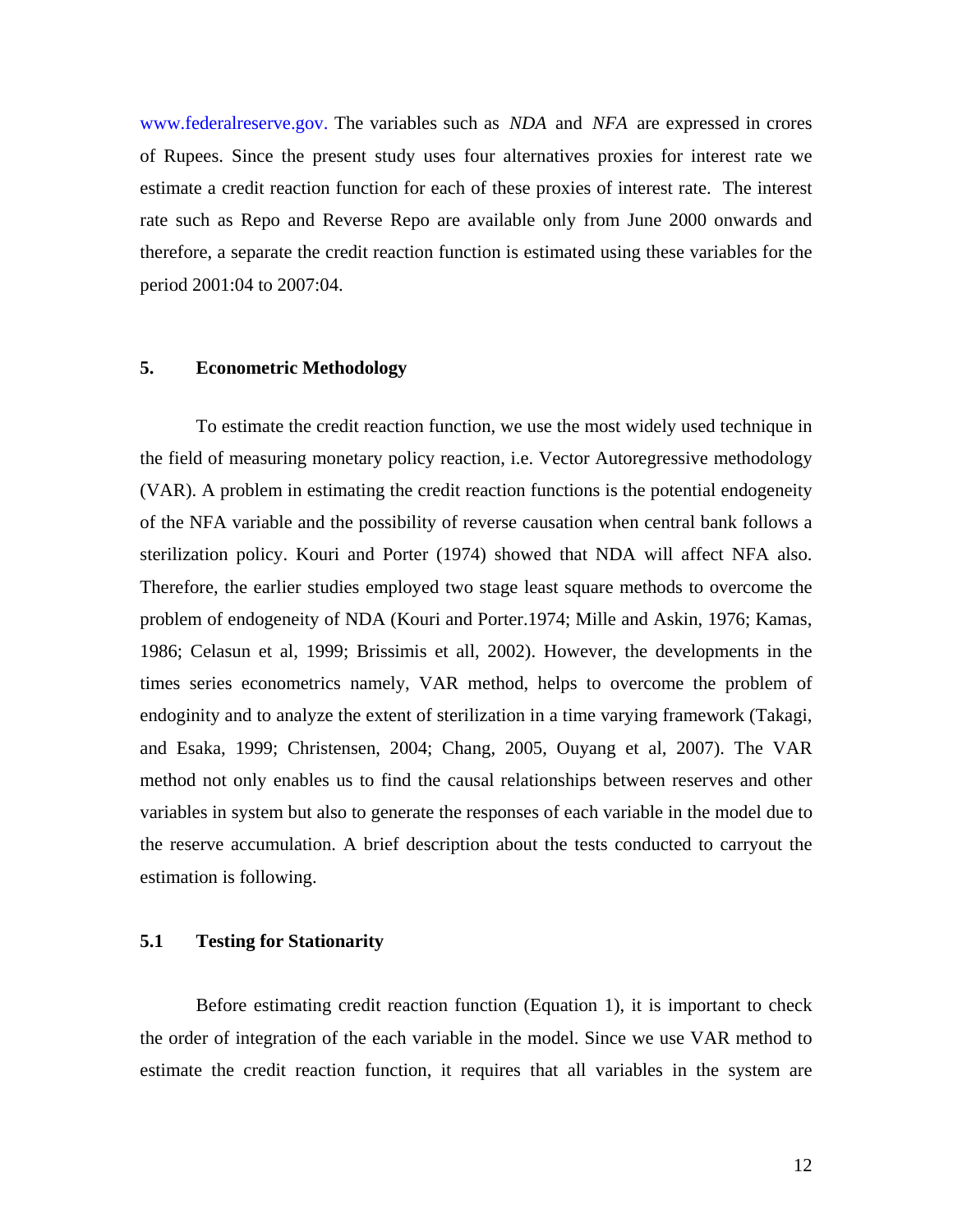stationary in levels. In this study the Augmented Dickey-Fuller (1981) and Phillip-Perron (1988) unit root tests are used to examine the order of integration.

#### **5.2 Vector Autoregressive Model**

The credit reaction function is estimated using VAR methodology. The unrestricted VAR was introduced by Sims (1980) as a better alternative to the traditional structural models. The VAR is commonly used for forecasting systems of interrelated time series and for analyzing the dynamic impact of random disturbances on the system of variables. The VAR methodology is preferred to traditional structural method for a number of reasons. First, it does not depend on prior assumptions on the structure of the economy and allows all variables in the systems to be endogenous. Second, it helps to find the dynamic interrelationship between variables in the system by generating responses of variables to the innovations of other variables.

VAR is a multivariate time series analysis, in which a variable  $Y_1$ , is stated as a function of both the past history of  $Y_1$  or its lagged values and the lagged values of other variables  $(Y_2, Y_3, \ldots, Y_n)$  that influence  $Y_1$ . The model is viewed as the reduced form of structural equation models that have uniform set of the lagged endogenous variables of every equation as regressors.

Let *Y*, be the vector of five stationary endogenous variables (*NDA, NFA, IIP, CRR, ER*) with lag of order 1. The VAR can be written in the following matrix form as

$$
\begin{bmatrix}\nNDA_i \\
NFA_i \\
IIP_i \\
IIP_i \\
ER_i\n\end{bmatrix} =\n\begin{bmatrix}\n\beta_{10} \\
\beta_{20} \\
\beta_{30} \\
\beta_{40} \\
\beta_{50}\n\end{bmatrix} +\n\begin{bmatrix}\n\gamma_{11} & \gamma_{12} & \gamma_{13} & \gamma_{14} & \gamma_{15} \\
\gamma_{21} & \gamma_{22} & \gamma_{23} & \gamma_{24} & \gamma_{25} \\
\gamma_{31} & \gamma_{32} & \gamma_{33} & \gamma_{34} & \gamma_{35} \\
\gamma_{41} & \gamma_{42} & \gamma_{43} & \gamma_{44} & \gamma_{45} \\
\gamma_{51} & \gamma_{52} & \gamma_{53} & \gamma_{45} & \gamma_{55}\n\end{bmatrix}\n\begin{bmatrix}\nNDA_{t-1} \\
NFA_{t-1} \\
IIP_{t-1} \\
IR_{t-1} \\
ER_{t-1}\n\end{bmatrix} +\n\begin{bmatrix}\n\varepsilon_{1t} \\
\varepsilon_{2t} \\
\varepsilon_{3t} \\
\varepsilon_{4t} \\
\varepsilon_{5t}\n\end{bmatrix}
$$
\n(2)

$$
Y_{t0} = \beta_0 + \gamma Y_{t-1} + \varepsilon_t \tag{3}
$$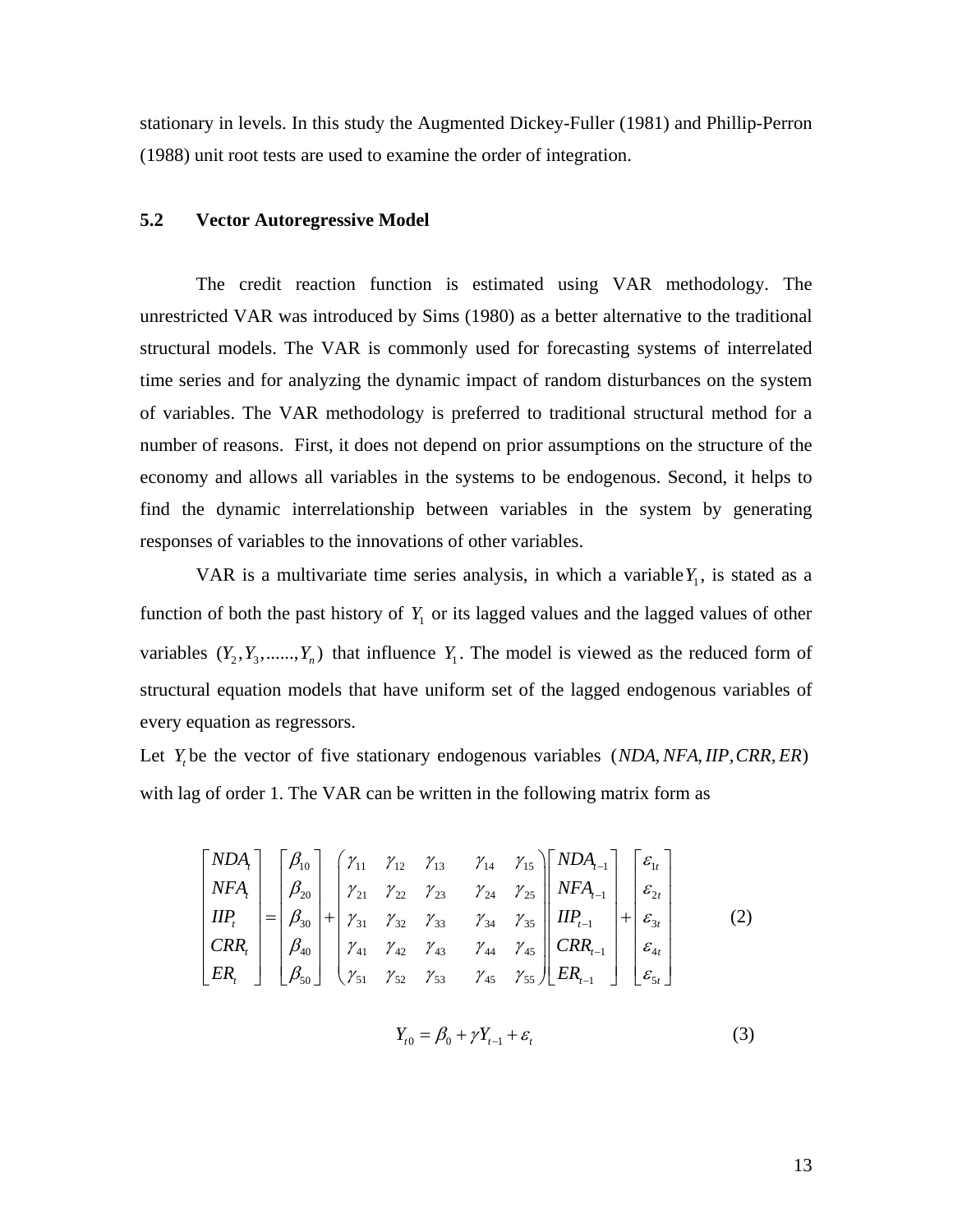Where  $\beta$  is the deterministic constant term,  $\gamma$  is the parameter and  $\varepsilon$  is the white noise random error term assumed to have zero mean, constant variance and serially uncorrelated. In general, VAR model which lag order of  $\rho$  can be expressed as

$$
Y_t = \beta_0 + \sum_{i=1}^{\rho} \gamma_i Y_{t-i} + \varepsilon_t
$$
 (4)

 All variables in the right-hand side of the equations in the VAR system have a common lag length. Therefore, the model may be over parameterized and may lead to erosion of degrees of freedom. In such situations, it is important to select an appropriate lag length that can avoid misspecification and over-parameterization. The present paper follows two widely used criteria such as Akaike Information Criterion (AIC) and Schwartz Bayesian Criterion (SBC) in the present analysis. It is argued that the estimated coefficients of the VAR model are difficult to interpret due to its a-theoretical nature and the large number of parameters to be estimated (Brooks, 2002). Therefore, three sets of statistics of VAR such a Granger Causality/Block Exogeneity Test, Variance Decomposition and Impulse Response Function are analyzed for the purpose of deriving inferences.

## **5.2.1 Granger Causality**

 To test the direction of causality between variables in the VAR system we use the causality test developed by Granger (1969). If  $X_t$  is said to be Granger causes a time series  $Y_t$  then the past values of  $X_t$  should help to forecast future values of  $Y_t$  after controlling for the past values of  $Y<sub>t</sub>$ . The VAR framework allows testing for Granger causality among variables in the system.

$$
Y_{i} = \alpha_{1} + \sum_{i=1}^{m} \beta_{i} Y_{i-i} + \sum_{i=1}^{m} \lambda_{i} X_{i-i} + \varepsilon_{i}^{y}
$$
  
\n
$$
X_{i} = \alpha_{2} + \sum_{i=1}^{m} \delta_{i} X_{i-i} + \sum_{i=1}^{m} \phi_{i} Y_{i-i} + \varepsilon_{i}^{x}
$$
\n(5)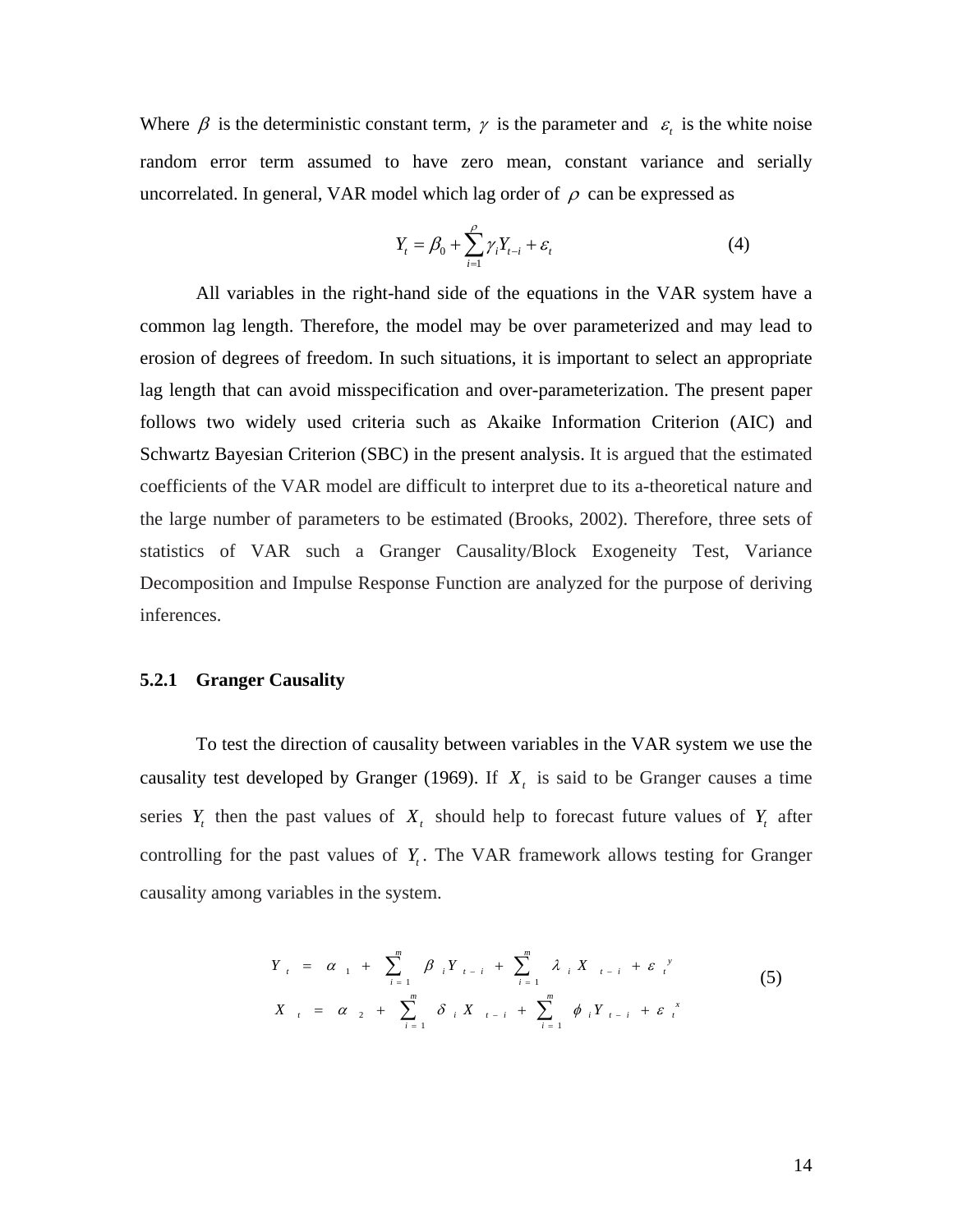The null hypothesis that  $X_t$  does not Granger cause  $Y_t$  can be tested by H<sub>0</sub>:  $\lambda_i = 0$  for all *i* s. Similarly, the null that *Y*<sub>t</sub> does not Granger cause *X*<sub>t</sub> can be tested by H<sub>0</sub>:  $\phi_i = 0$  for all *i*s. F-test is used to test the joint significance of the lags on the explanatory variables.

 However, if VAR includes more than two variables then the block exogeneity test is useful in detecting the causality among variables. In the case of 3 variables  $X_t$ , *Y<sub>t</sub>* and *Z<sub>t</sub>*, and testing whether *X<sub>t</sub>* Granger cause either *Y<sub>t</sub>* or *Z<sub>t</sub>*, the block exogeneity test restricts all lags of  $X_t$  in the  $Y_t$  and  $Z_t$  to be equal to zero. Then this cross equation restriction is tested using likelihood ratio test. This can be done by estimating an unrestricted model of  $Y_t$  and  $Z_t$  equations using lagged values of  $X_t$ ,  $Y_t$  and  $Z_t$  and obtain variance/covariance matrix of residuals  $\Sigma_u$ . Then a restricted model is re-estimated by excluding the values of  $X_t$  and obtaining variance/covariance matrix of residuals  $\sum_{r}$ . Then find the likelihood test statistic is found as follows.

$$
(T - c)(\log |\Sigma_r| - \log |\Sigma_u|) \tag{6}
$$

This statistic follows a chi-square distribution with degrees of freedom equal to  $2\rho$ , where  $\rho$  is the lag order of  $X_t$ , T is the number of observations and c is the number of parameters estimated in each equation of the unrestricted system.

## **5.2.2 Variance Decomposition**

The decomposition of variance measures the percentage of a variable's forecast error variance that is attributable to a shock from a variable in the system. Variance decomposition analysis provides information about the percentage of variation in the forecast error of a variable explained by its own innovations and by innovations in other variables. If a variable is exogenous with respect to the other variables in the system, then own innovations will explain all forecast error variance.

#### **5.2.3 Impulse Response Function**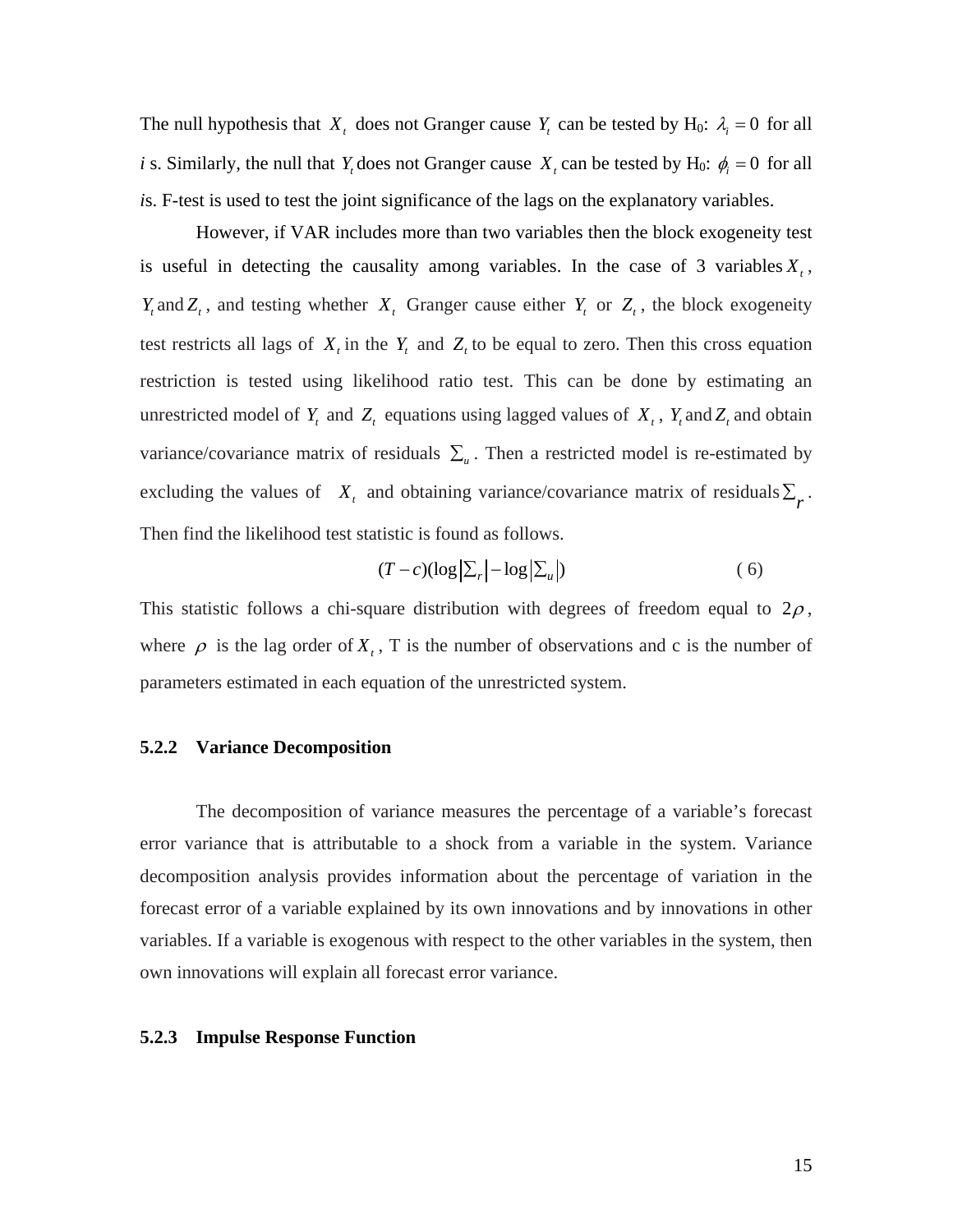The impulse response function is used to trace out the responsiveness of the variable to shock to each variable in the VAR system and this is carried out by a unit shock applied to the errors of each variable. If the system of equations is stable, then any shock should reduce to zero, whereas an unstable system would produce an explosive time path.

Consider a simple bivariate VAR (1) model:

$$
Y_{t} = \alpha_{1} + \beta_{1} Y_{t-1} + \lambda_{1} X_{t-1} + \varepsilon_{t}^{y}
$$
  
\n
$$
X_{t} = \alpha_{2} + \delta_{1} X_{t-1} + \phi_{1} Y_{t-1} + \varepsilon_{t}^{x}
$$
 (7)

A change in  $\varepsilon_t^y$  will instantaneously change  $Y_t$  and thus this would lead to a change in  $X_t$  and also  $Y_t$  in the next period. Hence impulse response function helps to examine how long and to what extent the variables respond to the shock in a given equation. Generally the impulse response functions are derived from the moving average representation of the autoregressive system and is expressed as

$$
Y_t = \sum_{i=0}^{\infty} A_i \varepsilon_{t-i}
$$
 (8)

Where  $Y_t$  is an  $n \times 1$  vector of variables to be estimated and the coefficients of  $A_i$ represents a  $n \times i$  matrix of the coefficients of the lagged variables in the system. And  $\epsilon_{t-i}$  is a linear combination of current and past one-step-ahead forecast errors or innovations, representing the unexpected portion of the system. Since impulse responses are highly non-linear functions of the estimated parameters, confidence bands are constructed around the mean response. Responses are considered statistically significant at the 95% confidence level when the upper and lower bands carry the same sign.

#### **6. Empirical Results**

#### **6.1 Descriptive Statistics**

The summery statistics of the variables is reported in the table 3 and where Jarque-Bera statistic are statistically significant for all variables except for IIP, TBILL and REPO, which implies these variables are not normal. The formal tests for stationarity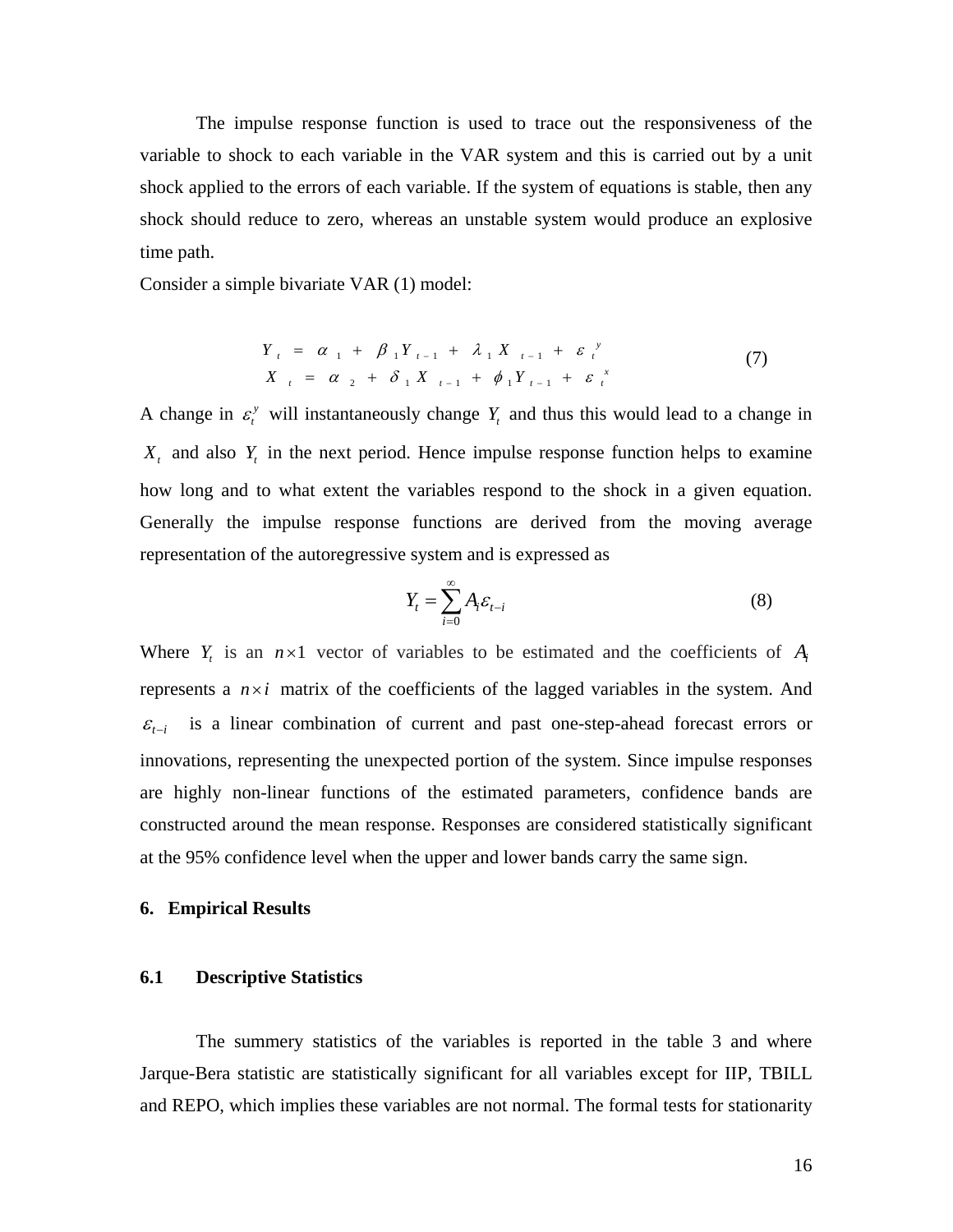such as ADF and PP are conducted to understand the integration properties of the variables and are reported in the table 4. The ADF and PP tests show that the null hypothesis of stationarity is rejected in levels for all variables and accepted in first differences. This indicates that all variables are non-stationary or I(1) in its levels and stationary at its first-differences. For the present analysis, all variables are taken in their first difference mainly due to two reasons. First, the literature shows that the variables included in the credit reaction function such as NDA and NFA are in change form rather than in level form. Secondly, the VAR assumes that the variables under consideration should be stationary. Therefore, all non-stationary variables are converted into stationary form by taking first differences (indicated in D\_X).

|                     | <b>NDA</b> | <b>NFA</b> | $_{\text{HP}}$ | ER       | <b>CRR</b> | TBILL | IRD_<br>TBILI | <b>REPO</b> | Reverse<br><b>REPO</b> |
|---------------------|------------|------------|----------------|----------|------------|-------|---------------|-------------|------------------------|
| <b>Observations</b> | 168        | 169        | 169            | 169      | 169        | 169   | 169           | 73          | 73                     |
| Mean                | 0.404      | 12.128     | 5.061          | 3.707    | 2.095      | 2.003 | 1.249         | 1.951       | 1.681                  |
| Std. Dev.           | 0.450      | 0.9017     | 0.257          | 0.152    | 0.435      | 0.292 | 0.477         | 0.123       | 0.129                  |
| <b>Skewness</b>     | $-0.134$   | 0.096      | 0.015          | $-0.669$ | $-0.0279$  | 0.026 | $-0.565$      | 0.186       | 0.064                  |
| Kurtosis            | 1.841      | 1.904      | 2.307          | 1.931    | 1.479      | 2.272 | 3.180         | 1.833       | 1.757                  |
| Jarque - Bera       | 9.897      | 8.708      | 3.382          | 20.671   | 16.300     | 3.748 | 9.222         | 4.559       | 4.747                  |
| Probability         | 0.007      | 0.012      | 0.184          | 0.000    | 0.000      | 0.153 | 0.009         | 0.102       | 0.093                  |

**Table: 3 DESCRIPTIVE STATISTICS** 

**NOTE:** The Jarque-Bera test is a test of the null hypothesis of normality in which the skewness and kurtosis of the series is compared to the normal distribution.

|                  |               | <b>ADF</b> Test Statistic | <b>PP Test Statistic</b> |                         |  |
|------------------|---------------|---------------------------|--------------------------|-------------------------|--|
|                  | <b>Levels</b> | <b>First Difference</b>   | <b>Levels</b>            | <b>First Difference</b> |  |
| NDA.             | $-1.66$       | $-12.75*$                 | $-1.66$                  | $-12.19*$               |  |
| <b>NFA</b>       | $-1.19$       | $-2.72*$                  | $-1.06$                  | $-9.23*$                |  |
| <b>IIP</b>       | 0.731         | $-4.59*$                  | $-0.89$                  | $6.78*$                 |  |
| ER               | 0.997         | $-5.32*$                  | 1.26                     | $-9.49*$                |  |
| <b>CRR</b>       | $-1.39$       | $-11.76*$                 | $-1.14$                  | $-11.76$                |  |
| TBILL            | $-0.45$       | $-4.55*$                  | $-0.60$                  | $-12.22*$               |  |
| <b>IRD_TBILL</b> | $-1.35$       | $-11.17*$                 | $-1.34$                  | $-13.80*$               |  |
| <b>REPO</b>      | $-0.45$       | $-4.08*$                  | $-0.69$                  | $-8.16*$                |  |
| Reverse Repo     | $-0.42$       | $-4.23*$                  | $-0.81$                  | $-7.57*$                |  |

#### **Table: 4 UNIT ROOT TESTS**

\*, \*\* and \*\*\* denote rejection of unit root at 1, 5, 10 percent respectively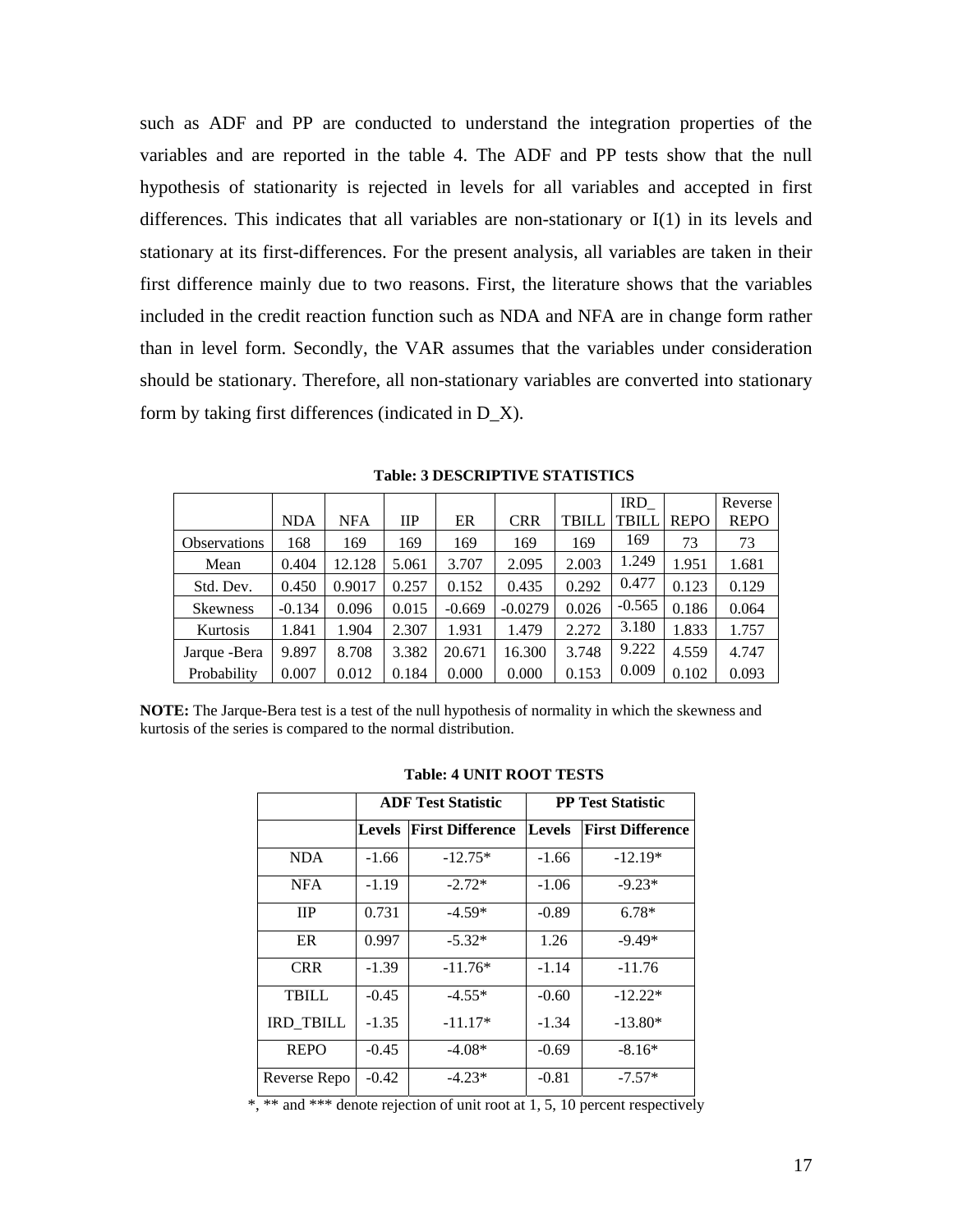## **6.2 Vector Autoregressive Model**

 $\overline{a}$ 

The credit reaction function is estimated using an unrestricted VAR model including 11 centered seasonal dummy variables<sup>9</sup> in the VAR system to capture the seasonal variation in the series. These dummy variables are considered as exogenous variables in the VAR system. As a preliminary step, an appropriate lag length is selected following standard lag selection criteria such as AIC, SBC and LR. Table 5 shows that the all lag selection criteria unanimously indicate to an optimum lag of one.

| Lag               | LR        | <b>AIC</b>   | <b>SBC</b>   |
|-------------------|-----------|--------------|--------------|
| $\mathbf{\Omega}$ | <b>NA</b> | $-22.62114$  | $-21.47279$  |
|                   | 279.0477* | $-24.24841*$ | $-22.62158*$ |
| 2                 | 28.86829  | $-24.14553$  | $-22.04023$  |
| 3                 | 28.29571  | $-24.04614$  | $-21.46235$  |
|                   | 29.14255  | $-23.96149$  | $-20.89922$  |
| 5                 | 17.77501  | $-23.79428$  | $-20.25353$  |
|                   | 16.87297  | $-23.62551$  | $-19.60629$  |

**Table 5: VAR Lag Order Selection Criteria** 

\* indicates lag order selected by the criterion, LR: sequential modified LR test statistic, AIC: Akaike information criterion, SBC: Schwarz information criterion

Furthermore, the stability of the VAR is tested using AR root graph which shows the inverse roots of the AR polynomial (Lütkepohl, 1991). The estimated VAR is stable and stationary if all roots have modulus less than one and lie inside the unit circle. If the VAR is not stable, certain results, such as standard errors of impulse response, would not be valid. The figure 3 shows that all AR roots are inside the unit circle and indicate the estimated VAR is stable (stationary).

 $9$  The reason to use the centered seasonal dummy variable is that a standard 0-1 dummy variable will affect both the mean and the trend of the level series in VAR system but the centered seasonal dummy variable can shift the mean without contributing to the trend. The centered seasonal dummies sum up to zero over time.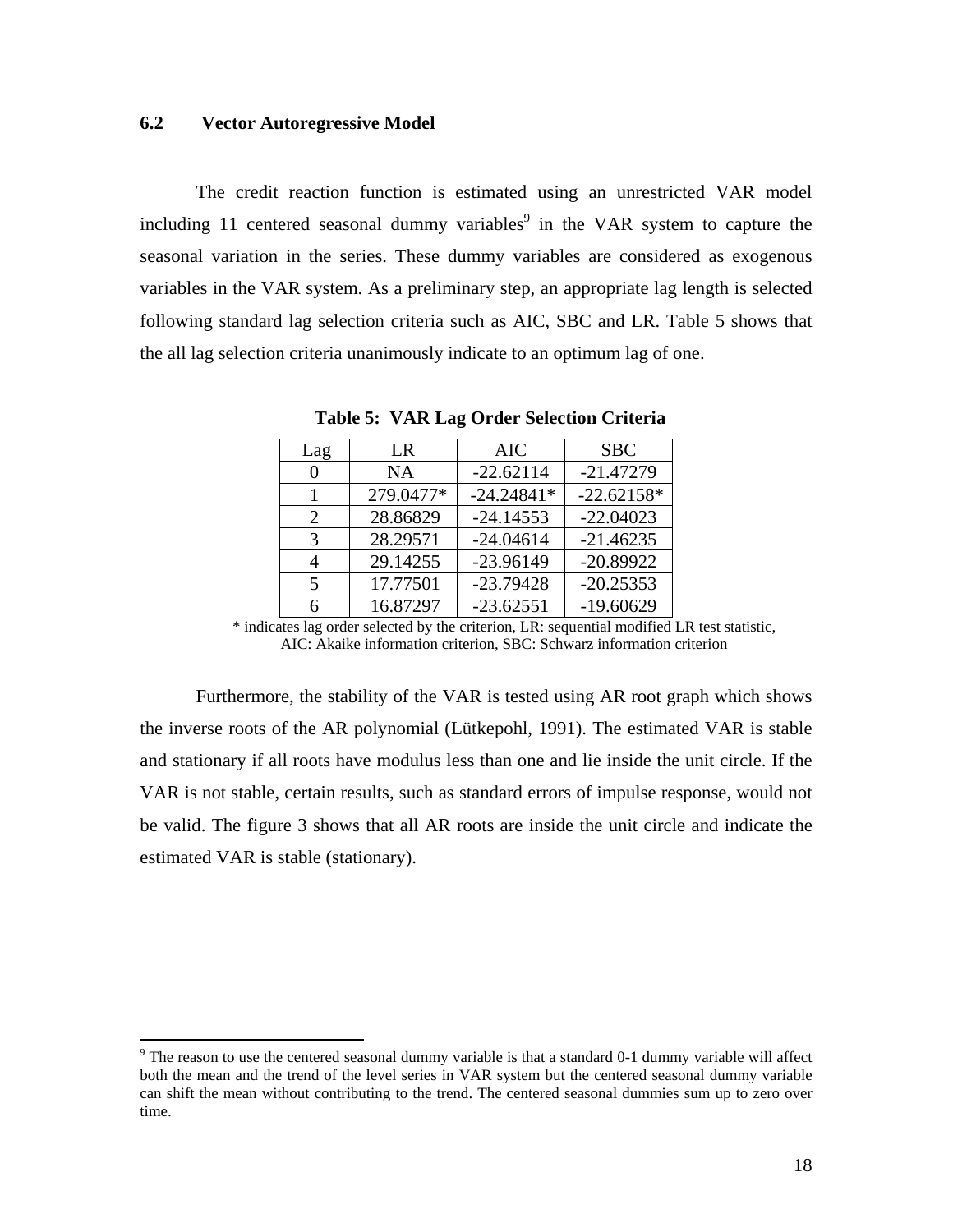**Figure 3: Inverse Roots of AR Characteristic Polynomial** 



## **6.2.2 Granger Causality Test**

The direction of causality among variables is tested using Granger causality/Block exogeneity test and the results are reported in table 6. It shows that domestic credit (D\_NDA) is caused by the foreign assets (D\_NFA) but not the other way around. This implies that any change in the domestic money supply does not affect the foreign exchange reserves. One of the major reasons for the non-responsiveness of NFA to NDA is the high regulatory laws on capital outflows in India. This supports the unidirectional causality from NFA to NDA. It can also be seen that ER and CRR cause NDA. The causality from CRR to NDA indicates that the change in commercial banks' reserve requirement may help to control the domestic credit. The causation from ER to NFA indicates that movements in exchange rate influence the reserve movement. It is also shown that CRR causes ER which indicates that the movements in CRR affect the exchange rate movements.

 In addition, the causality test also reveals that NDA causes output IIP and CRR causes ER. At the same time the CRR is found to be not caused by any variable in the system. This may be due to its exogenous nature, or its movements are completely determined by the central bank. Similarly, ER is found to be caused only by CRR.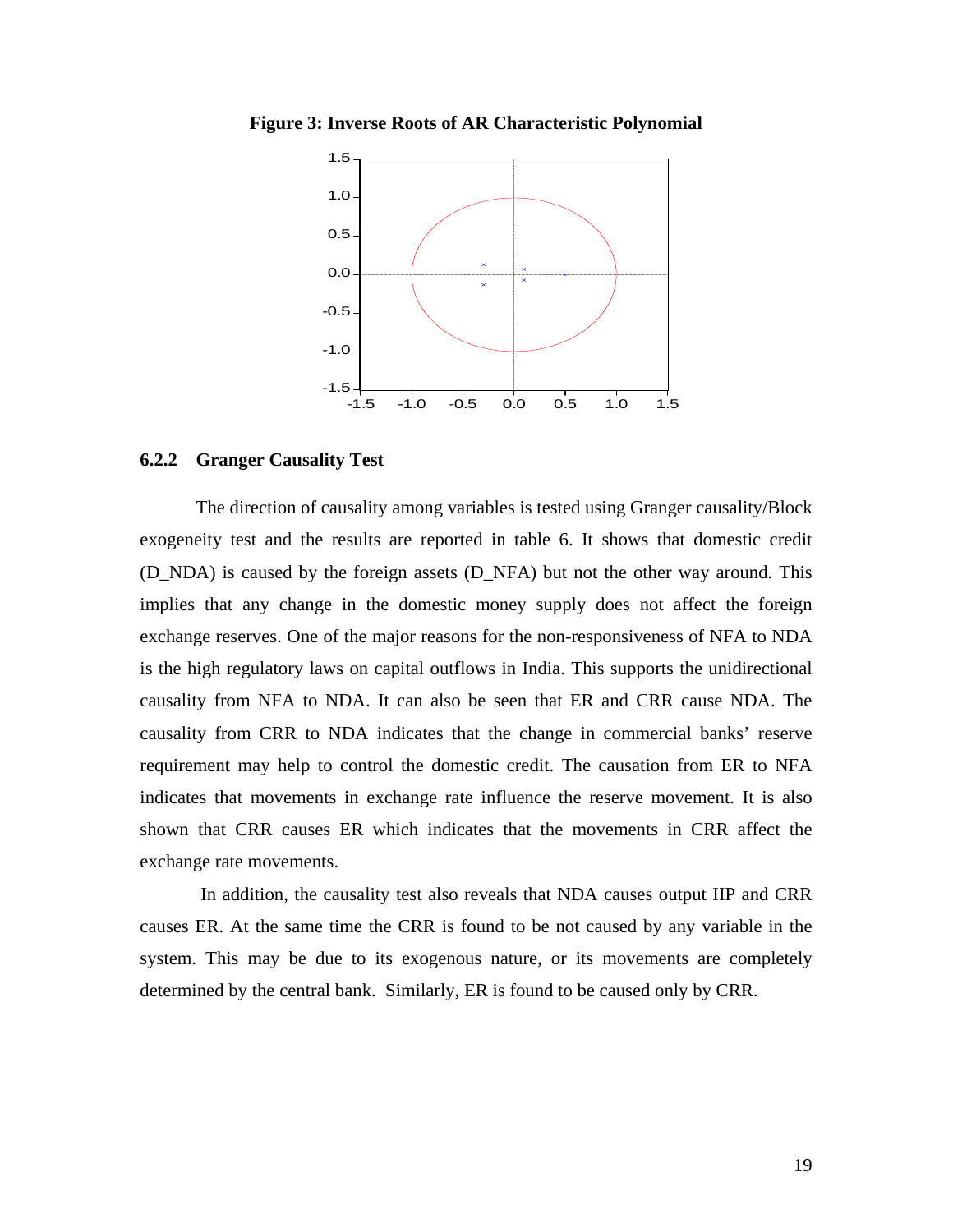| Dependent variable:   D NDA |          | D NFA    | D IIP     | D CRR | D ER      |
|-----------------------------|----------|----------|-----------|-------|-----------|
| D NDA                       |          | 1.448    | $3.69***$ | 0.007 | 1.89      |
| D NFA                       | 351.17*  |          | 0.366     | 0.023 | 0.02      |
| D IIP                       | 1.511    | 1.002    |           | 0.020 | 0.38      |
| D ER                        | $4.57**$ | $10.47*$ | 0.688     | 0.241 |           |
| D CRR                       | $8.68*$  | 0.332    | 0.084     |       | 7.08*     |
| All                         | 400.73*  | 13.30*   | 4.65      | 0.266 | $8.93***$ |

**Table 6: Granger Causality/Block Exogeneity Wald Tests** 

Note: Wald test follows chi-square statistics with 2 df. \*, \*\* and \*\*\* denote statistical significance at 1, 5 and 10 percent respectively

## **6.2.2 Variance Decomposition**

Table 7 presents the forecast error variance decompositions of domestic credit using VAR model. This indicates that the foreign asset shocks dominate over other disturbances in explaining variation in domestic credit. It explains around 65 percentage of variation in domestic credit and it implies that a substantial part of domestic credit movements represents a response to fluctuations in foreign exchange reserves holdings with the central bank.

| Period | D NDA  | D NFA | D IIP | D CRR | D ER |
|--------|--------|-------|-------|-------|------|
|        | 99.64  | 0.11  | 0.00  | 0.00  | 0.24 |
| 2      | 28.53  | 68.74 | 0.23  | 1.63  | 0.85 |
| 3      | 27.32  | 65.65 | 0.92  | 1.57  | 4.52 |
| 4      | 27.02  | 65.24 | 1.05  | 1.75  | 4.92 |
| 5      | 26.93  | 65.18 | 1.07  | 1.77  | 5.02 |
| 6      | 26.92  | 65.15 | 1.07  | 1.78  | 5.05 |
| 7      | 26.91  | 65.15 | 1.07  | 1.78  | 5.06 |
| 8      | 26.91  | 65.15 | 1.07  | 1.79  | 5.06 |
| 9      | 26.91  | 65.15 | 1.07  | 1.79  | 5.06 |
| 10     | 26.914 | 65.15 | 1.07  | 1.79  | 5.0  |

**Table 7: Variance Decomposition of NDA** 

## **6.2.3 Impulse Response Function**

The previous section on causality has shown the direction of causality among variable, however, it does not indicate the nature of causal relationship in terms of signs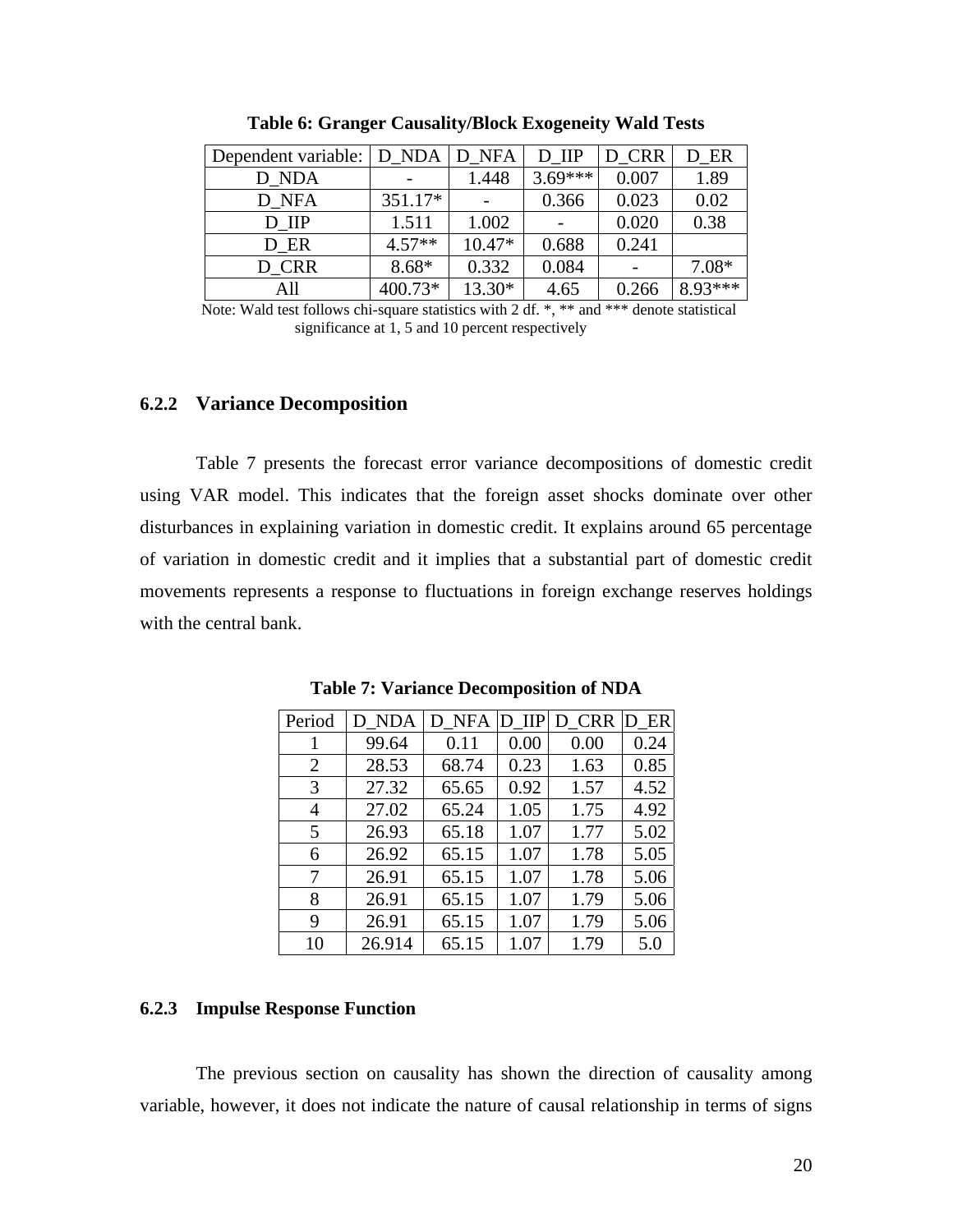of the relationship and its duration. The impulse response function helps to identify the nature of the relationships and duration of the response of the variable due to the one unit innovation in an endogenous variable.

## **Response of NDA**

Figure 4 shows the impulse response of NDA with respect in one unit shock to other endogenous variables in the VAR system. The dotted lines represent a two standard deviation band around the estimates of impulse response. The effects can be significant if the band excludes zero. A one unit shock or one unit rise in NFA leads to a significant reduction of NDA to -0.9 units at the end of first month. This indicates that the RBI sterilizes the reserve accumulation by around 90 percent in the  $1<sup>st</sup>$  month. However, the sterilization operation declines during the second month and turns to zero by the end of the same month. The high sterilization coefficient of -0.9 indicates the central bank's high monetary control during the periods of reserve accumulation.

An increase in exchange rate, i.e. a depreciation of domestic currency, leads to a reduction in NDA during the first month. Though the effect does not seem to be highly significant, the reduction can be attributed to the fact that the depreciation of the domestic currency turns to be inflationary and may, therefore prompt the central bank to follow a restrictive credit policy. However the response of NDA to ER starts increasing at the beginning of second month and turns to be positive and significant till the end of the third month. This may be due to an increase in demand for domestic credit from the private and public sectors to meet the high external debt servicing due to the depreciation (Savvides, 1998).

It is also seen that the NDA does not respond significantly due to a shock in CRR and IIP. Moreover, the CRR is found to be a positive effect on NDA, which contradicts the proposition that an increase in reserve requirement leads to a reduction in domestic credit. The increase in NDA due to an increase in CRR may be attributed to the extensive use of alternative measures such as OMO and LAF for liquidity management during the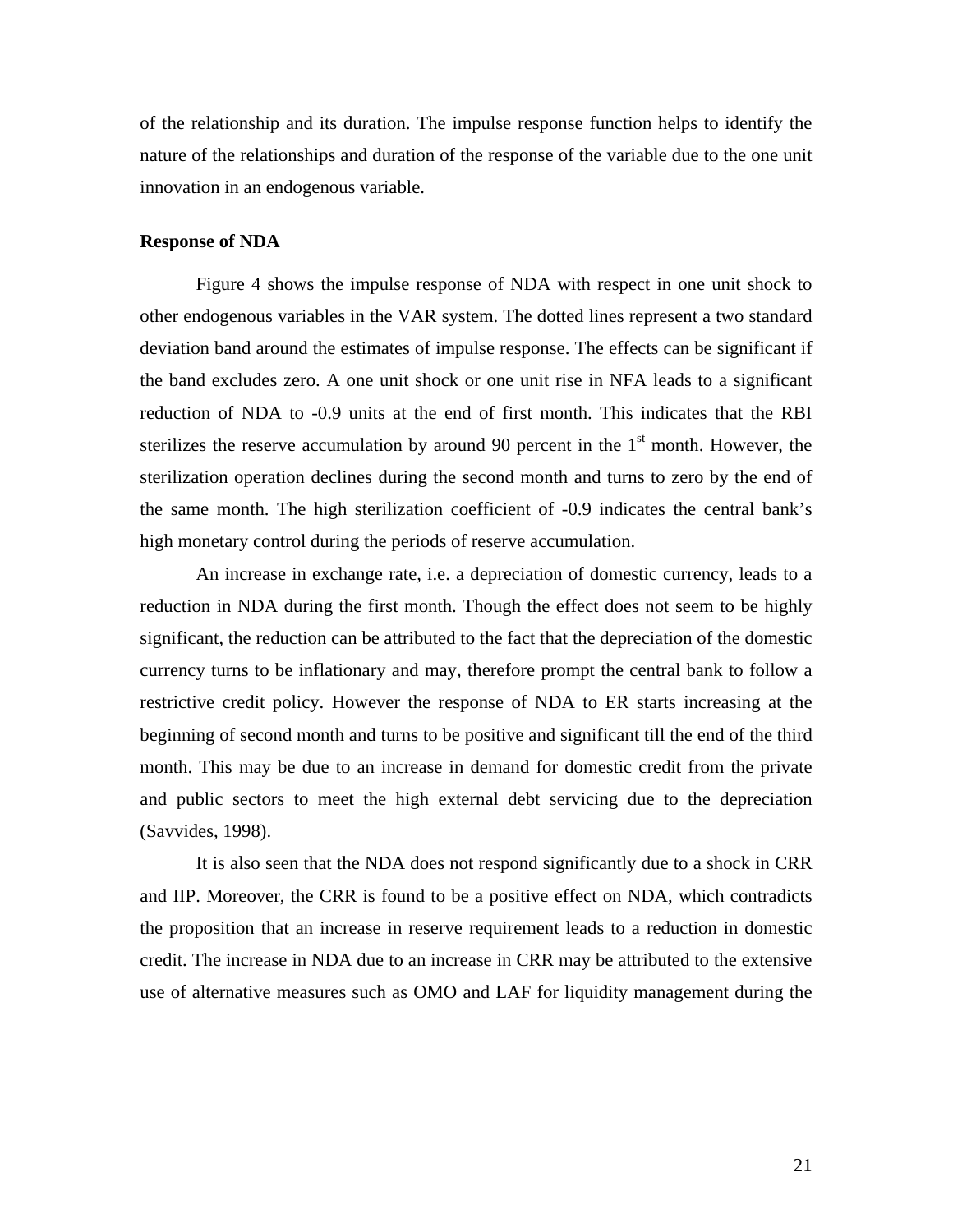most of study periods. This has reduced the RBI's reliance on direct monetary policy instrument, namely  $CRR^{10}$ .



#### **Figure 4: Response of NDA**

**Response of NFA** 

 $\overline{a}$ 

Figure 5 shows that the response of NFA to NDA, IIP and CRR is small and insignificant. The non-responsiveness of NFA to an increase in NDA reveals that an increase in domestic credit due to expansionary monetary policy does not lead to a reduction in foreign exchange reserves.

 A rise in ER or a depreciation of domestic currency is associated with a decline in NFA during the subsequent months. It can also be argued alternatively that, a reduction

<sup>&</sup>lt;sup>10</sup> "The LAF enabled the RBI to de-emphasize targeting of bank reserves and focus increasing on interest rate. This has helped in reducing the CRR without engendering increasing liquidity pressure" (Mohan, 2005).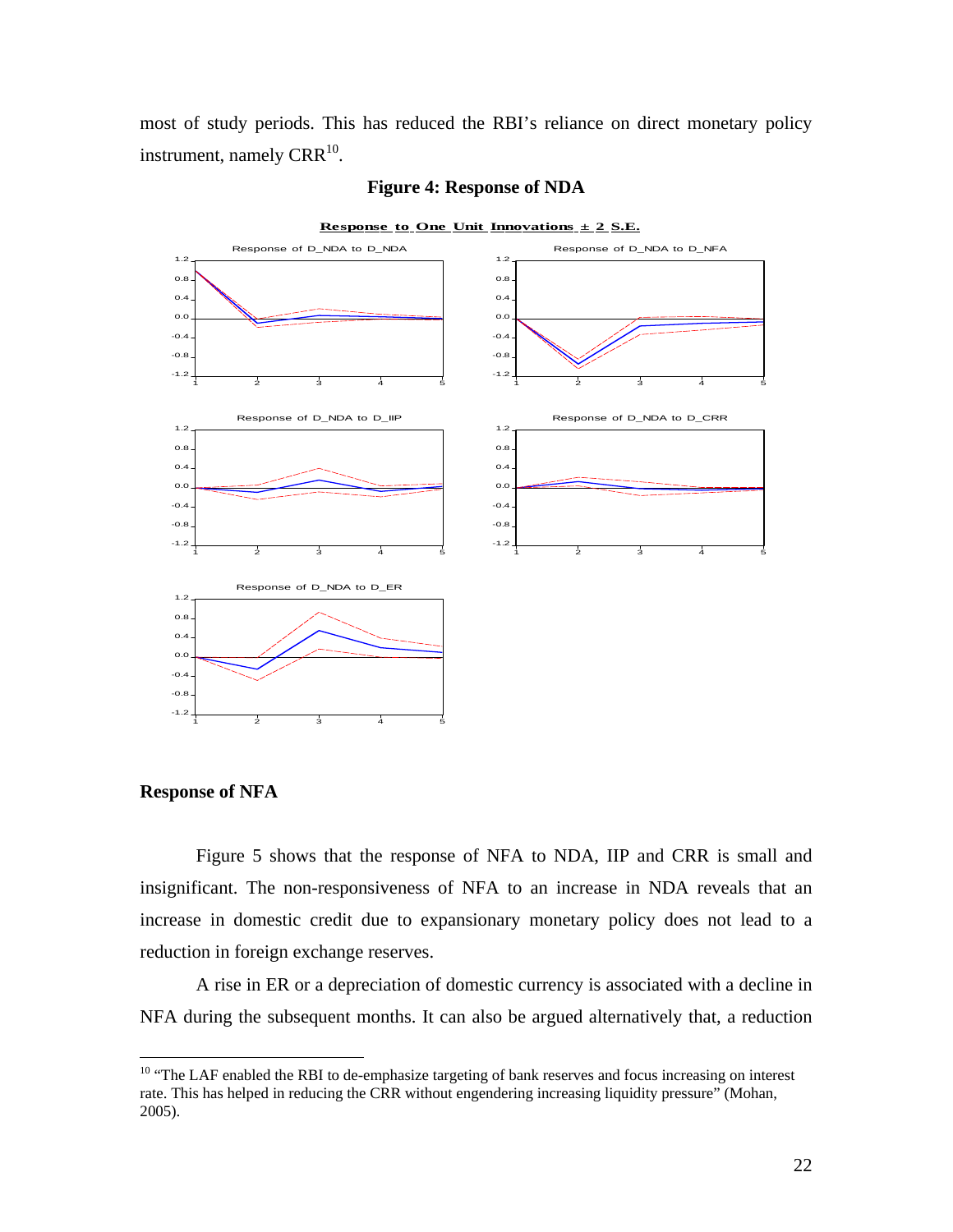or an appreciation of the domestic currency leads to an increase in NFA. The latter condition is more relevant in the present context because India has experienced high capital inflows rather than outflows during the period of study. In this context, the Rupee appreciation can lead to an increase in reserves with the RBI due to its asymmetric intervention policy or 'lean against the wind' policy during the period of appreciation of Rupee (Ramachandran and Srenivasanm, 2007). This finding supports the argument that the mercantilist policies of the RBI better influence the reserve accumulation in India (Prabheesh et al, 2009).



**Figure 5: Response of NFA**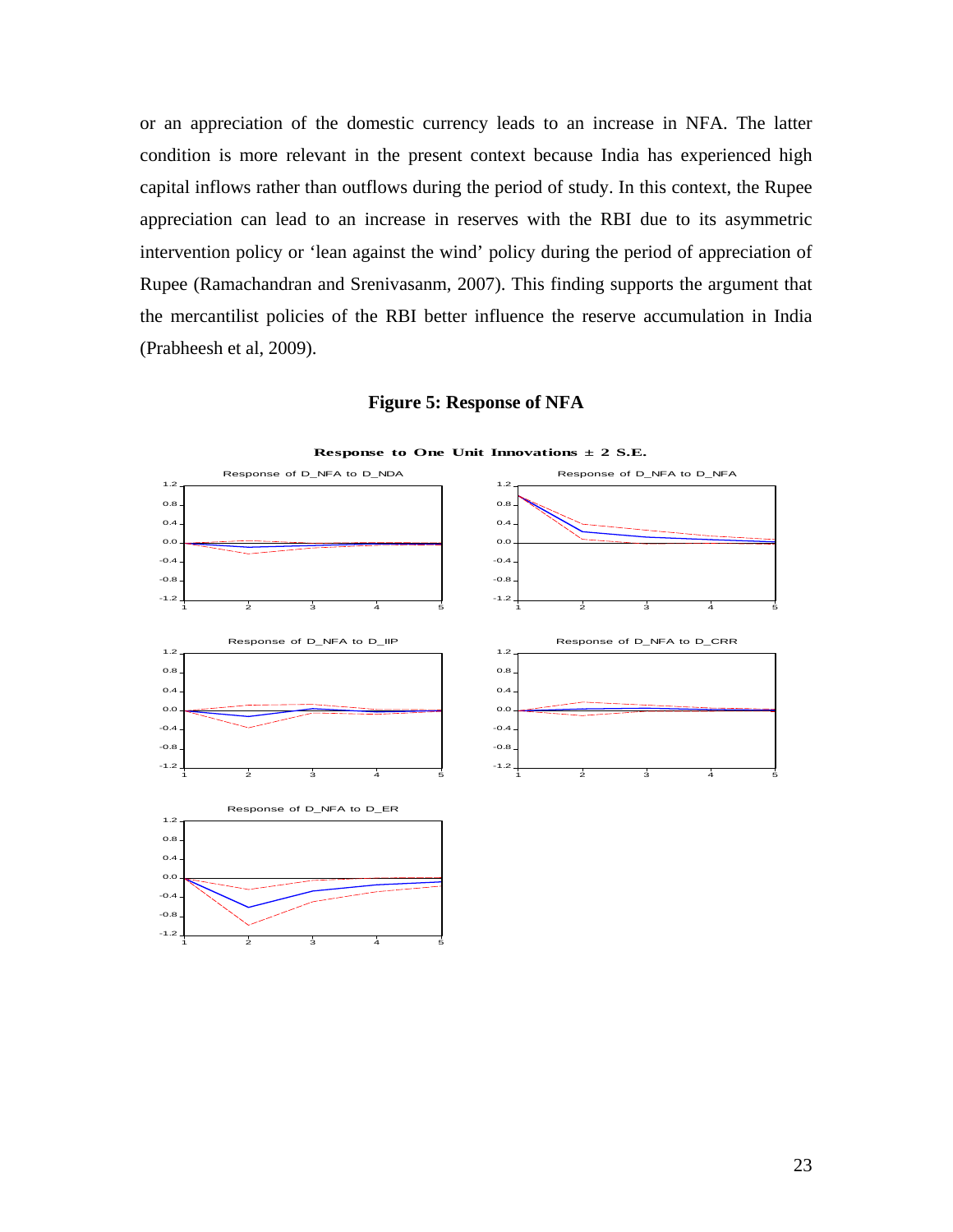## **Response of IIP**

Figure 6 shows that the response of IIP with respect to NFA, CRR and ER and it is found that the responses are small and insignificant. However, an increase in NDA leads to a small increase in IIP in the first month which can be attributed to the high credit availability owing to an increase in output.

## **Figure 6: Response of IIP**



## **Response to One Unit Innovations**  $\pm$  **2 S.E.**

#### **Response of ER**

It is observed from the figure 7 that the ER does not respond significantly to a shock in NDA, NFA and IIP. However, the exchange rate responds negatively or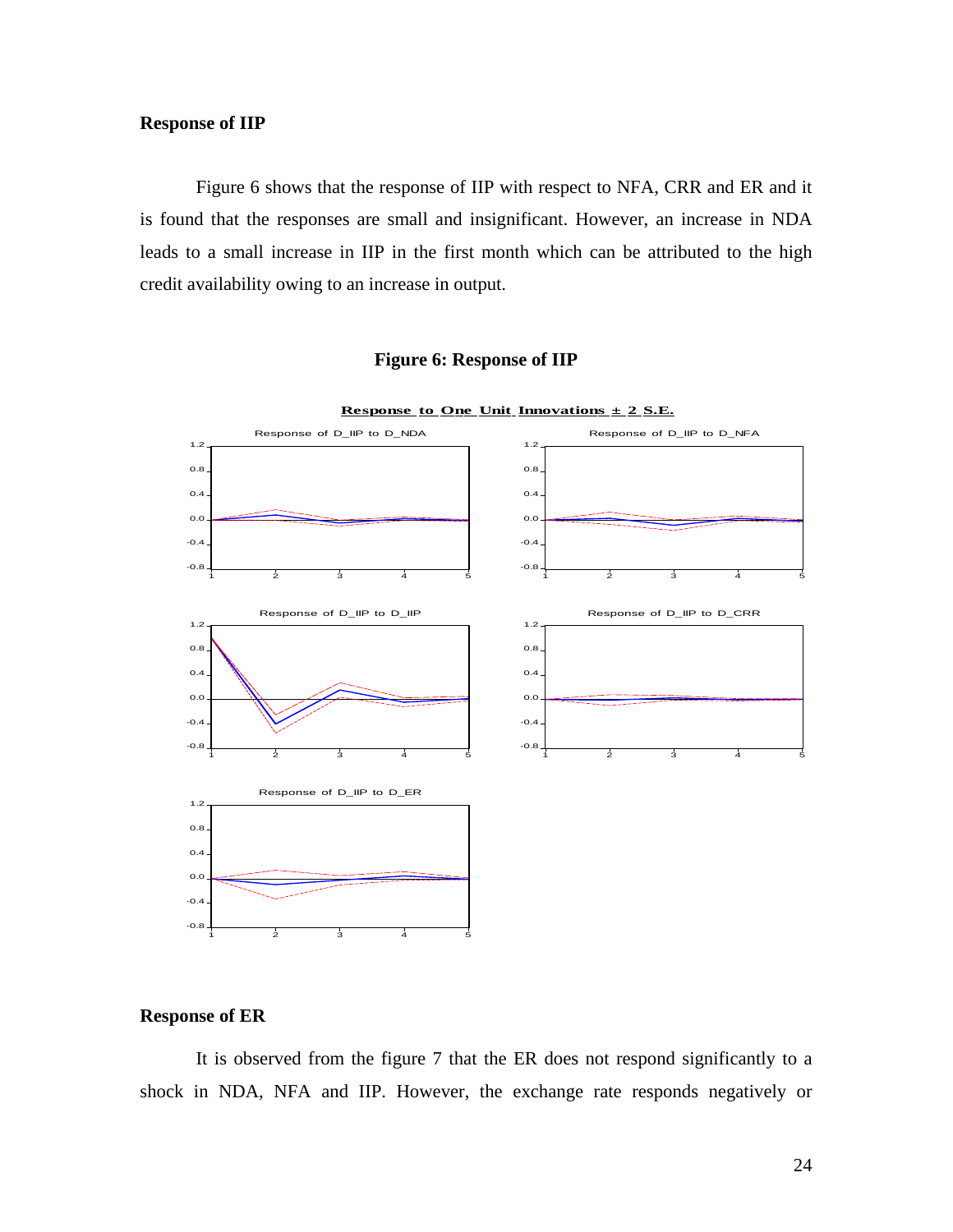appreciates with an increase in CRR. This may be because an increase in CRR leads to an increase in the interest rate differential which may attract capital flows to the economy and thereby put a pressure on domestic currency causing it to appreciate.



## **Figure 7: Response of ER**

#### **Response of CRR**

It is observed that the CRR does not respond to any other variables in the system (Figure 8). This can be attributed to the exogenous nature of the CRR in the system. A shock to NFA leads to neither an increase nor a decrease in the domestic interest rate, CRR, implying that the RBI does not increase the domestic interest rate to carryout the sterilization policy to offset the monetary impact of the reserve accumulation.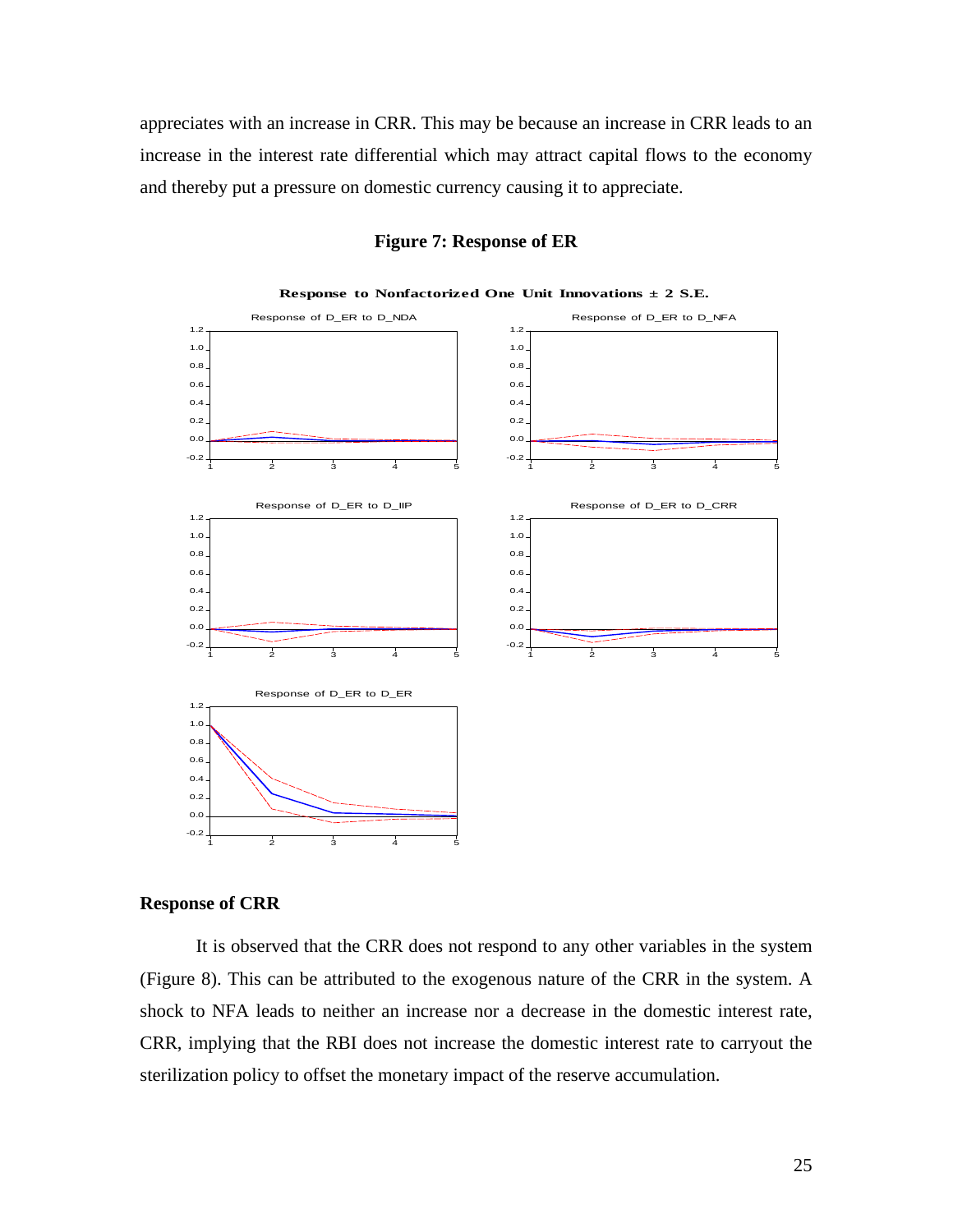## **Figure 8: Response of CRR**



**Response to One Unit Innovations**  $\pm$  **2 S.E.** 

**Response of Other Interest Rates to Reserve Accumulation** 

The response of T-bill rate, interest rate differentials and Repo rates to the reserve accumulation is discussed below.

## **Response of Treasury Bill rate to Reserve Accumulation**

We estimated a credit reaction function which includes Treasury bill rate as a proxy for domestic interest rate instead of CRR for the same period 1993:04 to 2007:04, using VAR model. The impulse response function of T-BILL to NFA is shown in the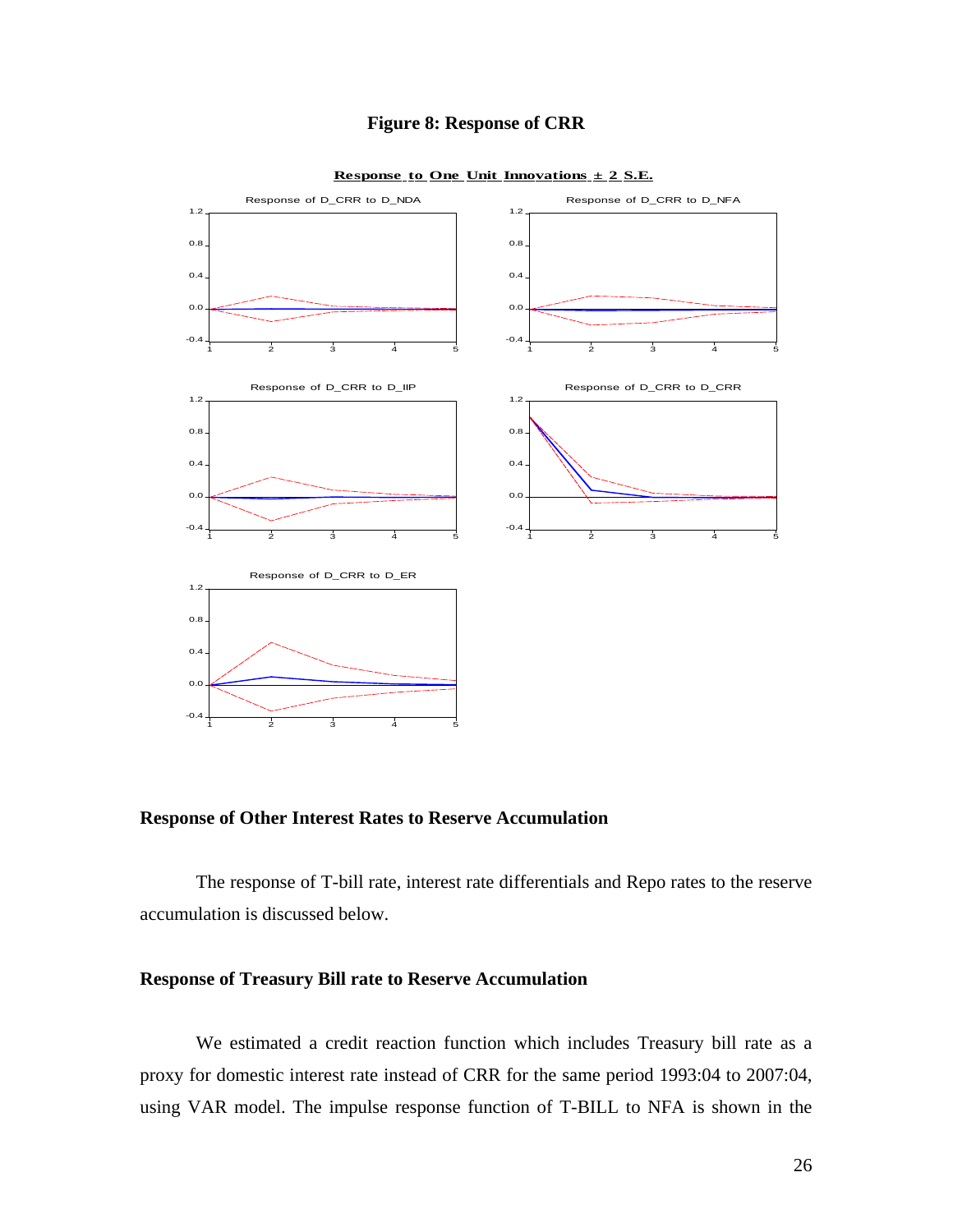figure 9. It is interesting to see that a rise in NFA leads to a significant decline in the Tbill rate during the first month. This finding challenges the argument that the central bank is required to keep the domestic interest rate at a higher level to carryout the sterilization policy. This shows that the RBI was able to reduce the Treasury bill rate when it engaged in OMO during the period of high reserve accumulation. This can be supported by the argument that the effect of sterilization on domestic interest rate is determined by the nature of source shocks which induce the capital inflows (Frankel, 1994). If the capital inflows are driven by external shock, .i.e. a reduction in foreign interest rates, then the sterilization operations can be carried out by reducing the domestic interest rate as long as there exist a positive interest rate differential between domestic and foreign interest rate.





Similarly, a credit reaction function which includes interest rate differential is estimated for the same period and the impulse response of interest rate differential (D\_IRD\_TBILL) due to the reserve accumulation is shown in the Figure 10. This indicates that the gap between global and Indian interest rate is declining due to reserve accumulation. This indicates that there is no scope for interest rate arbitrage opportunity for foreign capital to flow in due to sterilization policies.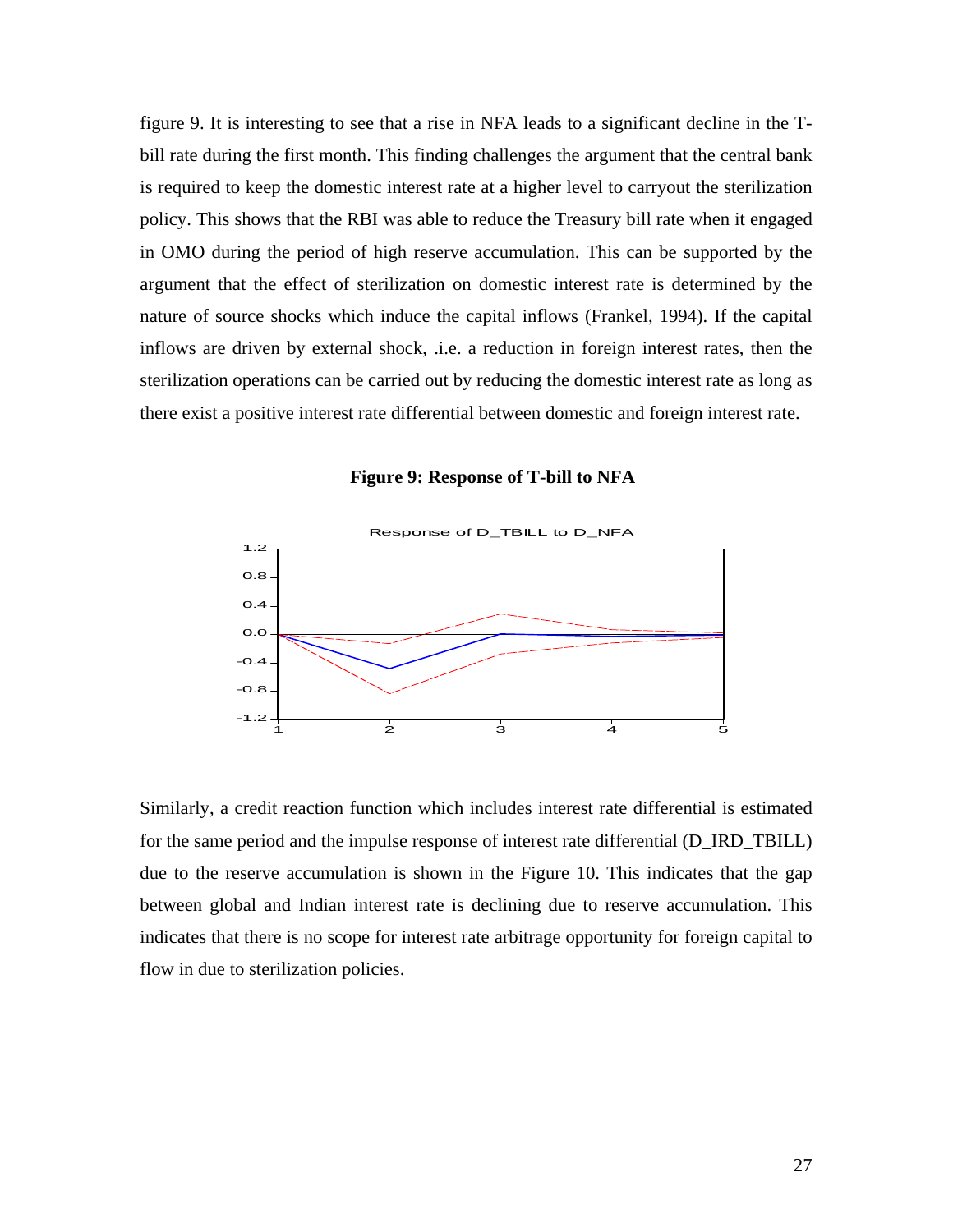## **Figure 10: Response of IRD T-bill to NFA**



## **Response of Repo rates to Reserve Accumulation**

In order to find the effect of reserve accumulation on Repo interest rates, we plug in Repo and Reverse Repo rates as a proxy of domestic interest rate in the credit reaction function and estimated the same using VAR methodology. Since Repo rates under LAF programme was introduced in June 2000, the credit reaction function is estimated for the period 2000:04 to 2007:04. The estimated impulse response function of Repo rates to NFA is shown in the figure 11. The figure of response of Reverse Repo (RE\_REPO) to NFA shows that an increase in NFA leads to a decline in the Reverse Repo rate in the subsequent periods. This implies that domestic interest rate does not increase due to the sterilization. The effect of Repo due to the shock on NFA is not found to be significant because this interest rate is used for injecting the money supply during the period of low liquidity.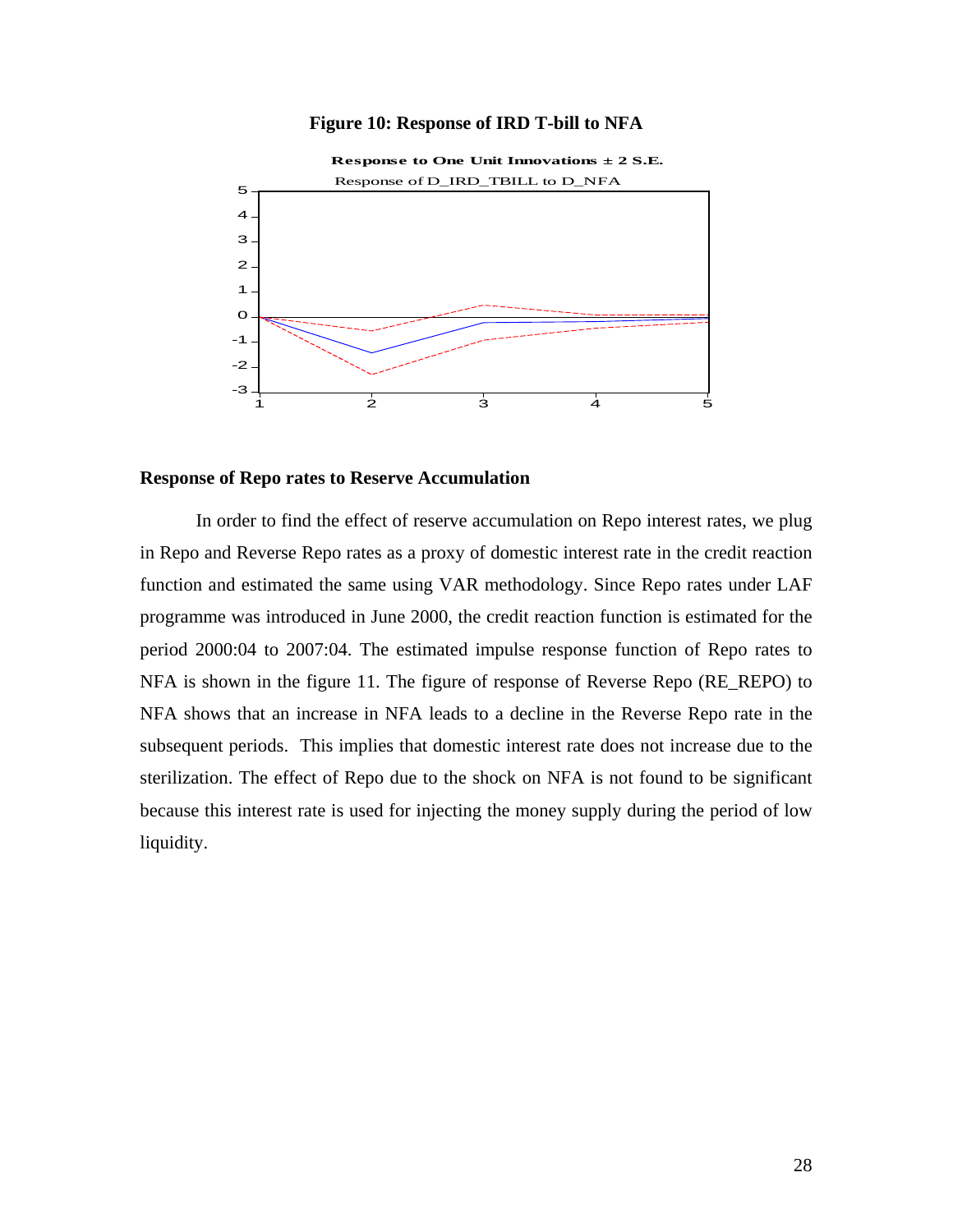#### **Figure 11: Response of Repo and Reverse Repo to NFA**



**Response to One Unit Innovations ± 2 S.E.**

Given the above findings from the impulse response function, the efficacy of sterilized intervention can be analyzed by verifying the following causality channel. An increase in foreign assets reduces the domestic credit through sterilized intervention and high sterilization leads to an increase in domestic interest rate. An increase in domestic interest rate may attract capital inflows and thereby put a pressure on the domestic currency to appreciate. The intervention of the central bank in the foreign exchange market to resist the appreciation may further lead to an increase in foreign exchange reserves and so on. The empirical findings support all above links except the causality from foreign assets to domestic interest rate. This helps the RBI to carryout the sterilization policy effectively; otherwise capital flows due to the rise in domestic interest rate would increase the monetary base and offset the initial sterilization policy. The sterilized intervention does not lead to an increase in domestic interest rate rather it leads to a reduction. Similarly, the interest rate differential also shows a declining response implying that there is no scope for interest rate arbitrage opportunity for foreign capital to flow in due to sterilization policies. Therefore, it can be concluded that the RBI effectively sterilizes the reserve accumulation in order to offset it expansionary effect on monetary base during the period of study.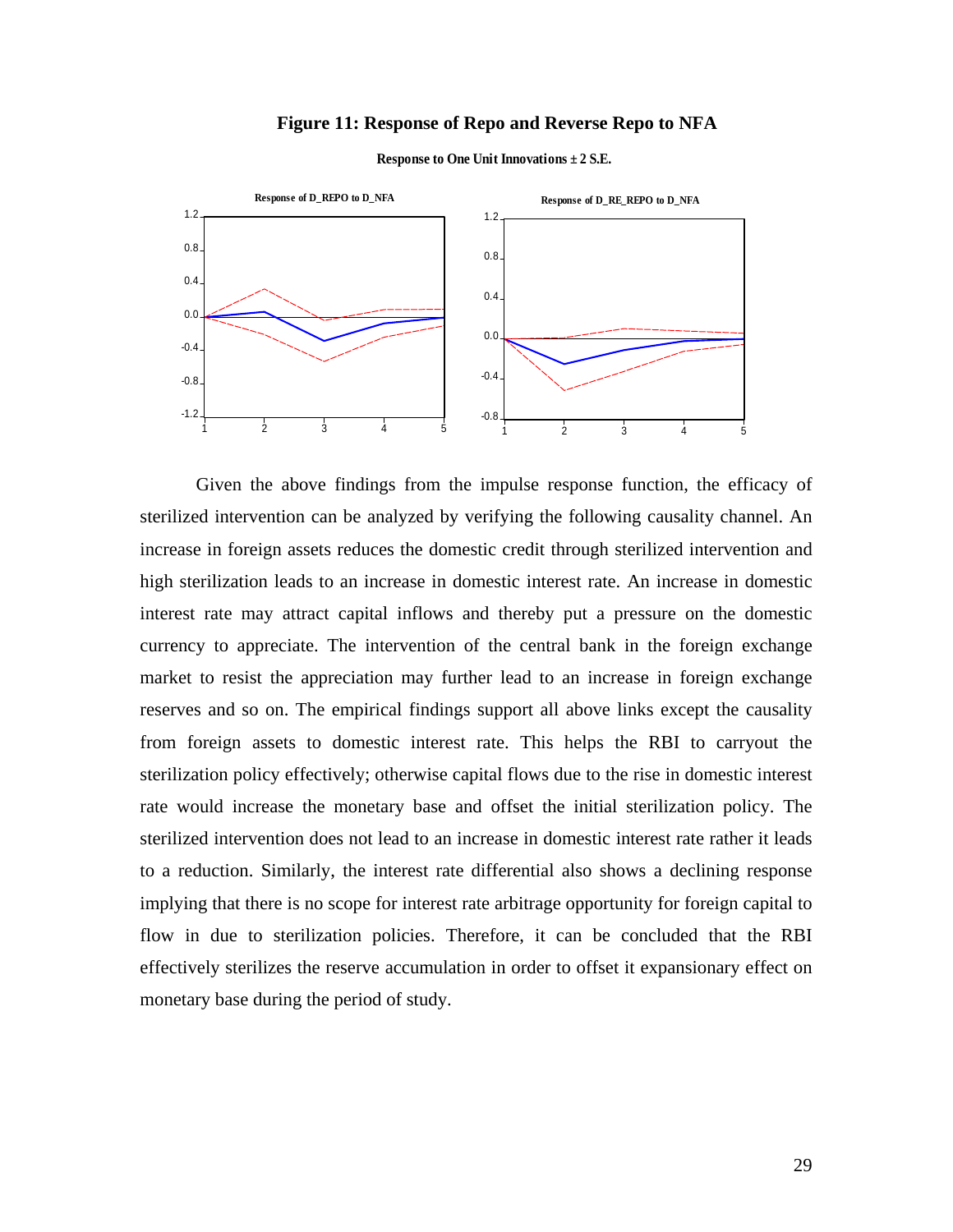## **7. CONCLUSION**

This paper has empirically analyzed the extent and effectiveness of sterilized intervention policy followed by the RBI to offset the impact of reserve accumulation on monetary base. The extent of sterilized intervention is analyzed by estimating a credit reaction function of the central bank for the period 1993:04 to 2007:04 using the VAR methodology.

The empirical result of Granger causality test revels that the foreign assets causes the domestic credit but there is no reserves causality. This indicates that the domestic monetary sector in India does not affect the BoP position. This can be attributed to the high restrictions on capital outflow from India. The overall causality results show that foreign assets cause domestic assets; interest rate causes exchange rate; and exchange rate cause foreign assets. The test does not support the causality from domestic credit to interest rate and foreign credit to interest rate.

The impulse response function shows that a one unit increase in foreign exchange reserves leads to a reduction of domestic credit by approximately 0.9 units. This indicates that around 90 percent of the reserve accumulation is sterilized by the RBI. At the same time, an increase in domestic credit does not have any effect on foreign exchange reserves. The high sterilization and low sensitivity of foreign assets to domestic assets indicate high monetary policy autonomy of the RBI during the reserve accumulation. It is also found that an increase in domestic interest rate leads to appreciation of the domestic currency due to capital inflows. An exchange rate appreciation of domestic currency leads to reserve accumulation, which indicates the RBI resists the Rupee from appreciating during capital inflows. This supports the 'mercantilist policies' argument of reserve accumulation.

The study considers alternative proxies for interest rates to analyze the effect of reserve accumulation on domestic interest rates. CRR, the direct monetary control measure, does not show any increase due to the reserve accumulation. However, the other interest rates such as Treasury bill rate, interest rate differentials and Reverse Repo rate show a declining trend due to reserve accumulation. The reduction in these interest rates may be attributed to the 'push factors' driven capital flows to India. This non-increasing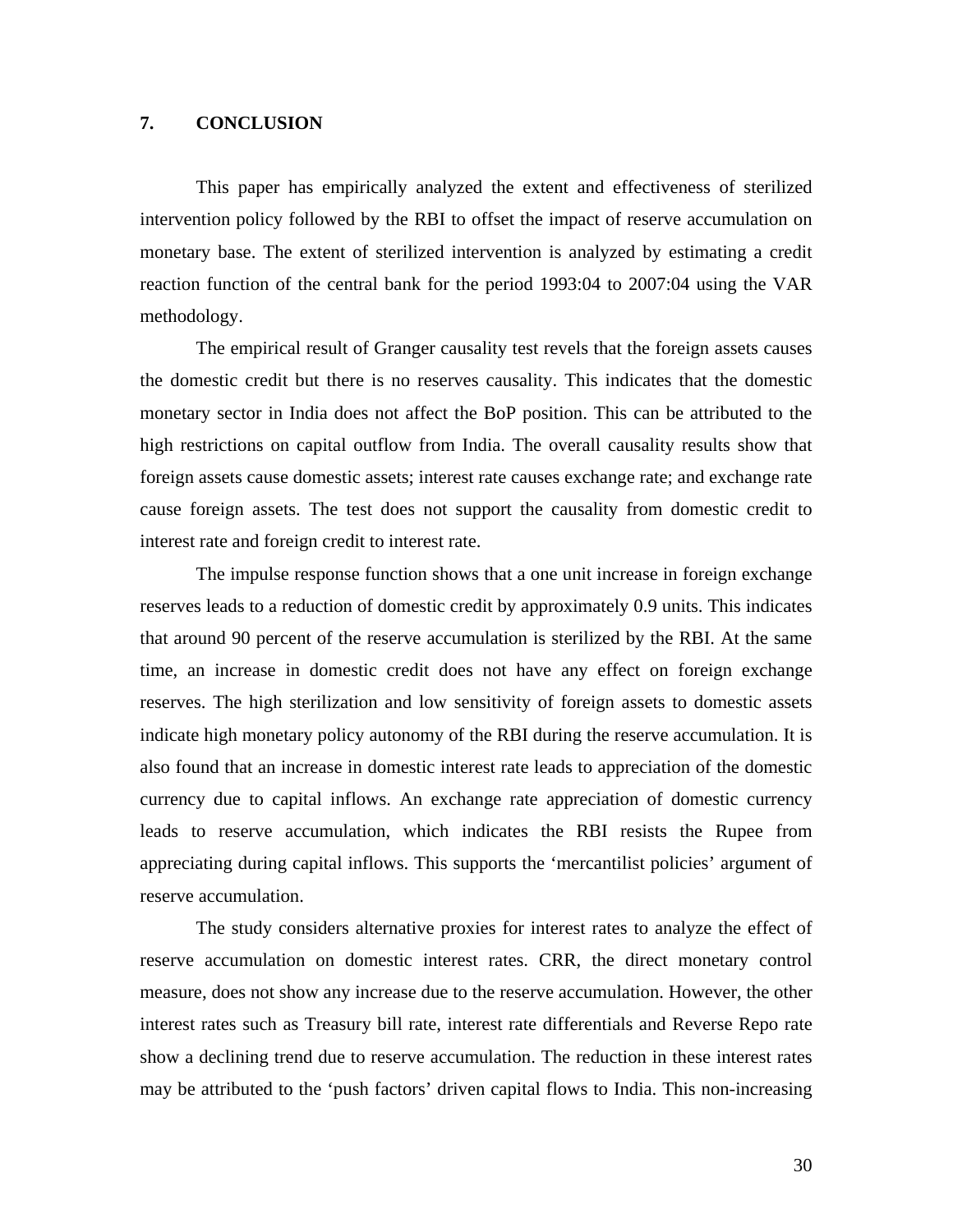pressure on domestic interest rate due to reserve accumulation helps the RBI to carryout the sterilization policy effectively during the period of study.

## **Reference:**

- 1. Brissimis, S. H., Gibson and Tsakalotos, E., (2002), "A Unifying Framework for Analyzing Offsetting Capital Flows and Sterilization: Germany and the ERM", *International Journal of Finance and Economics*, 7: 63-78.
- 2. Brooks, C., (2002), "Introductory Econometrics for Finance", Cambridge University Press.
- 3. Calvo, G., and Reinhart, C.., (2002), "Fear of Floating", *The Quarterly Journal of Economics,* 12: 379-408.
- 4. Calvo, G. A., (1991), "The Perils of Sterilization". *International Monetary Fund Staff Papers,* 38, 4: 921–926
- 5. Celasun, O., Denizer, C., and He, D., (1999), "Capital Flows, Macroeconomic Management, and the Financial System: The Turkish case, 1989-97", World Bank Working Paper, S2141.
- 6. Chang, S.H., (2005), "Estimating the Monetary Policy Reaction Function for Taiwan: A VAR model", *International Journal of Applied Economics*, 2:50-61.
- 7. Christensen, J., (2004), "Capital Inflows, Sterilization, and Commercial Bank Speculation: The Case of the Czech Republic in the Mid-1990s", *IMF Working Paper*, 04/218, International Monetary Fund, Washington DC.
- 8. Dickey, D. A., and W. A. Fuller., (1981), "Likelihood Ratio Statistics for Autoregressive Time Series with a Unit Root", *Econometrica,* 49, 1057-1072.
- 9. Granger, C.W.J., (1969), "Investigating Causal Relations by Economic Models and Cross-Spectral Methods", *Econometrica*, 37, 424–438.
- 10. IMF., (2007), "Annual Report 2007", International Monetary Fund, Washington DC.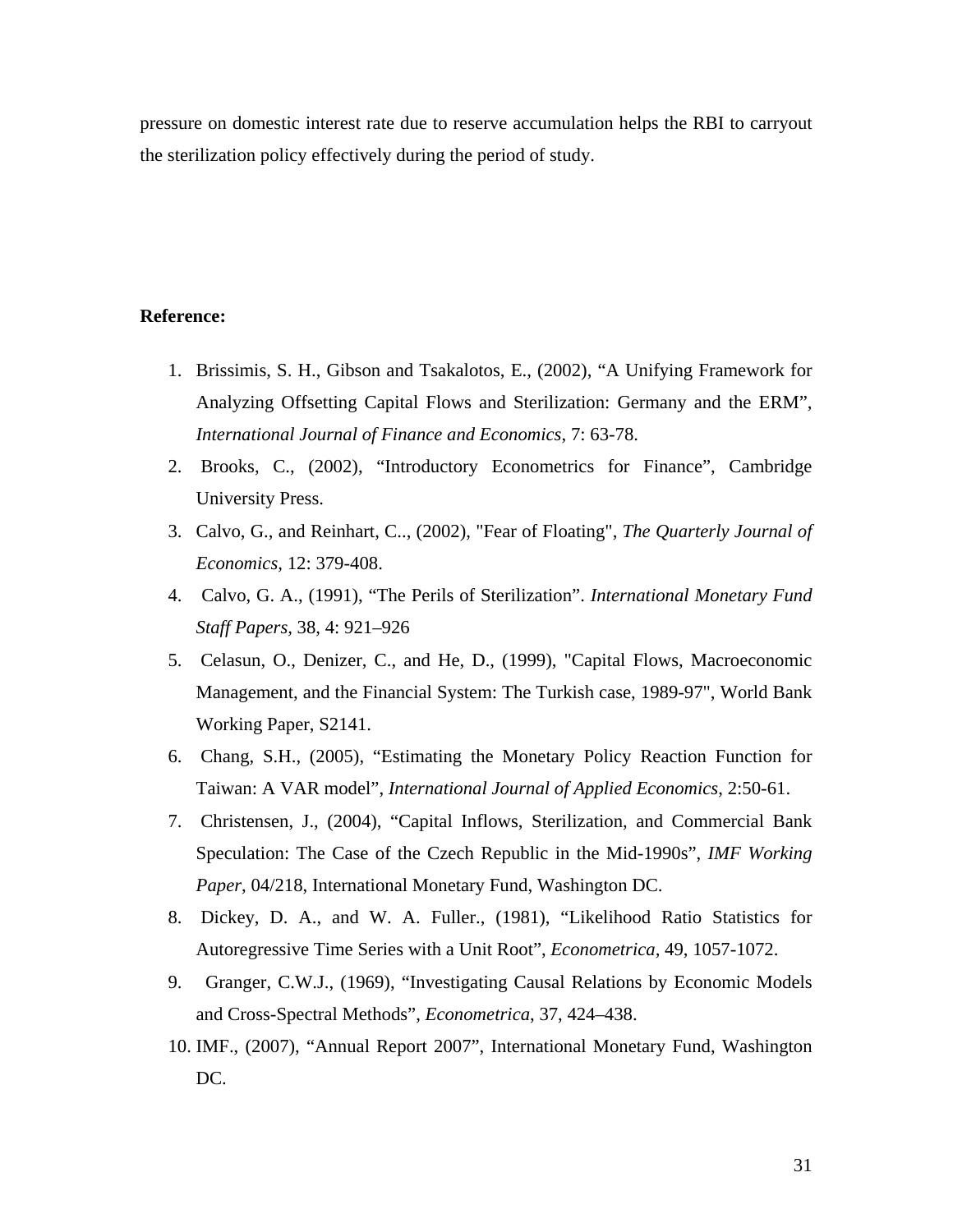- 11. Kamas, L., (1986), "The Balance of Payment Offset to Monetary Policy, Monetarist, Portfolio Balance and Keynesian Estimates for Mexico and Venezuela", *Journal of Money, Credit and Banking*, 18: 467-481.
- 12. Kohli, R., (2001), "Capital Account Liberalization. Empirical Evidence and Policy issues- II", *Economic and Political Weekly*, April 21, 1345-48.
- 13. Kouri, P. and Porter, M., (1974), "International Capital Flows and Portfolio Equilibrium", *Journal of Political Economy*, 19: 313-327.
- 14. Lee, J. Y., (1997), "Sterilizing Capital flows", *Economic Issues*, 7, International Monetary Fund, Washington DC.
- 15. Lütkepohl, H., (1991), "Introduction to Multiple Time Series Analysis", New York: *Springer-Verlag*
- 16. Miller. C. N., and. Askin. S. S., (1976), "Monetary Policy and the Balance of Payment in Brazil and Chile", *Journal of Money, Credit and Banking*, 8, 227-238.
- 17. Mohan, R., (2005), "Globalization, Financial Markets and the Operation of Monetary Policy in India", *BIS working paper*, 23. 161-170.
- 18. Moreno, R., (1996), "Intervention, Sterilization, and Monetary Control in Korea and Taiwan," *FRBSF Economic Review*, Federal Reserve Bank of San Francisco, 3, 23-33.
- 19. Ouyang, A.Y., Rajan, S., and. Thomas, D. W., (2007), "China as a Reserve Sink: the Evidence from Offset and Sterilization Coefficients", *HKIMR working paper*, 10/2007, Hong Kong Institute for Monetary Research.
- 20. Patnaik Ila., (2004), "India's Experience with a Pegged Exchange Rate". *India Policy Forum,* 1: 189–216,
- 21. Phillips, P.C.B, and Perron, P.,(1988), "Testing for a Unit Root in Time Series Regression", *Biometrika*, 75, 335-346.
- 22. Prabheesh, K. P., Malathy, D. and Madhumathi. R., (2009), "Precautionary and Mercantilist Approaches to Demand for International Reserves: An Empirical Investigation in Indian Context", *Macroeconomics and Finance in Emerging Market Economies*, Forthcoming.